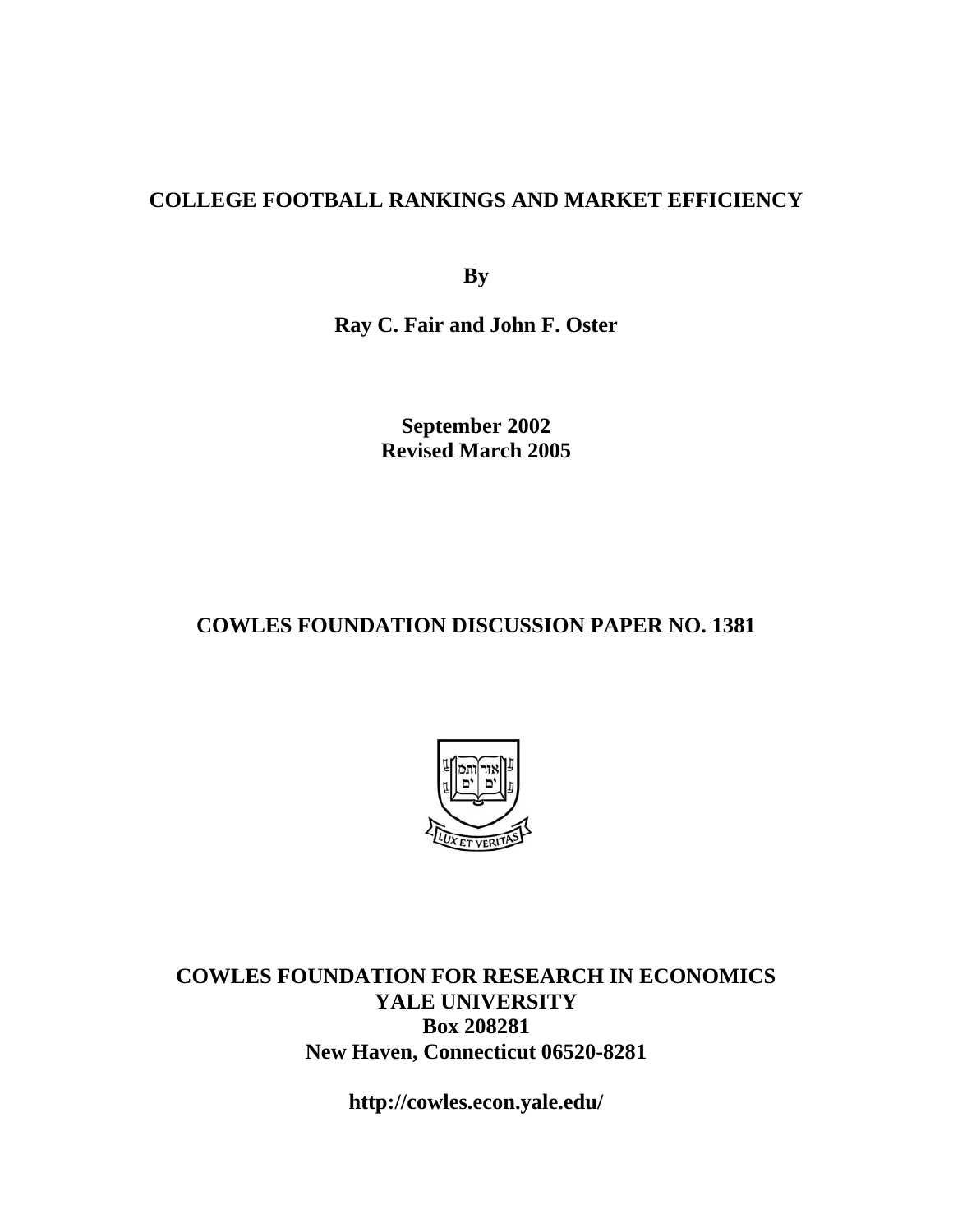## **College Football Rankings and Market Efficiency**

**Ray C. Fair<sup>***a***</sup> and John F. Oster<sup>***b∗***</sup></sub>** 

**March 2005**

<sup>∗</sup>aCowles Foundation and International Center for Finance, Yale University, New Haven, CT 06520-8281. Voice: 203-432-3715; Fax: 203-432-6167; email: ray.fair@yale.edu; website: http://fairmodel.econ.yale.edu. <sup>b</sup>Stanford University; email: john.oster@stanford.edu. The authors are indebted to Justin Wolfers for helpful comments.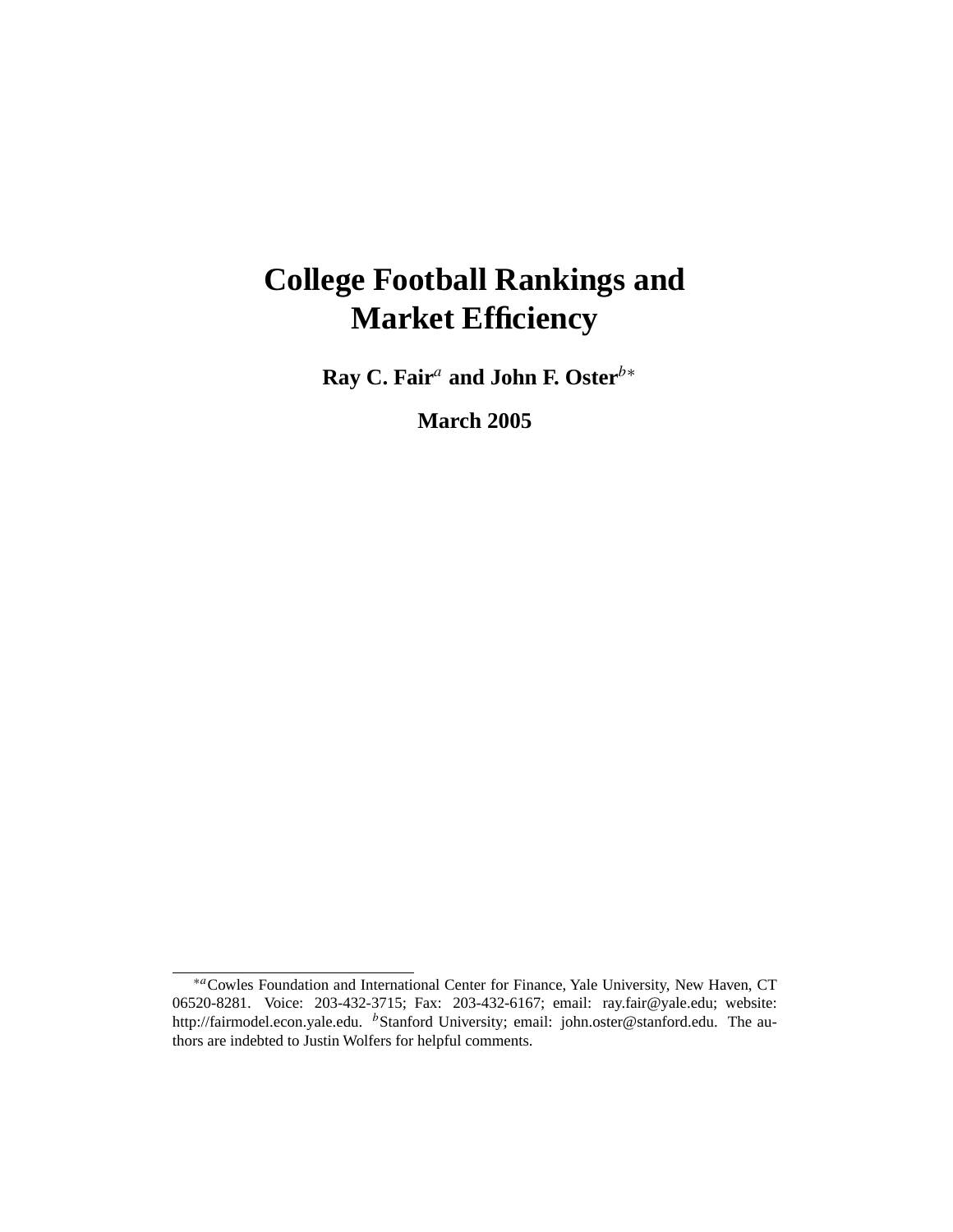# **College Football Rankings and Market Efficiency**

#### **Abstract**

The results in this paper show that various college football ranking systems have useful independent information for predicting the outcomes of games. Optimal weights for the systems are estimated, and the use of these weights produces a predictive system that is more accurate than any of the individual systems. The results also provide a fairly precise estimate of the size of the home field advantage. These results may be of interest to the Bowl Championship Series in choosing which teams to play in the national championship game.

The results also show, however, that none of the systems, including the optimal combination, contains any useful information that is not in the final Las Vegas point spread. It is argued in the paper that this is a fairly strong test of the efficiency of the college football betting market.

#### **1 Introduction**

There are a number of tests in the literature of the efficiency of sports betting markets. The first study was Pankoff (1968), who tested the efficiency of the football betting market. Studies that have followed include Zuber, Gandar, and Bowers (1985), Sauer, Brajer, Ferris, and Marr (1988), Gandar, Zuber, O'Brien, and Russo (1988), Camerer (1989), Golec and Tamarkin (1991), Brown and Sauer (1993), Woodland and Woodland (1994), Dare and MacDonald (1996), Gray and Gray (1997), Gandar, Dare, Brown, and Zuber (1998), Avery and Chevalier (1999), and Dare and Holland (2004). One type of test is to regress the actual point spread on a constant and the betting spread and to test the null hypothesis that the constant is zero and the coefficient of the betting spread is one. This tests for the unbiasedness of the betting spread. Another type of test is to add other variables to the regression,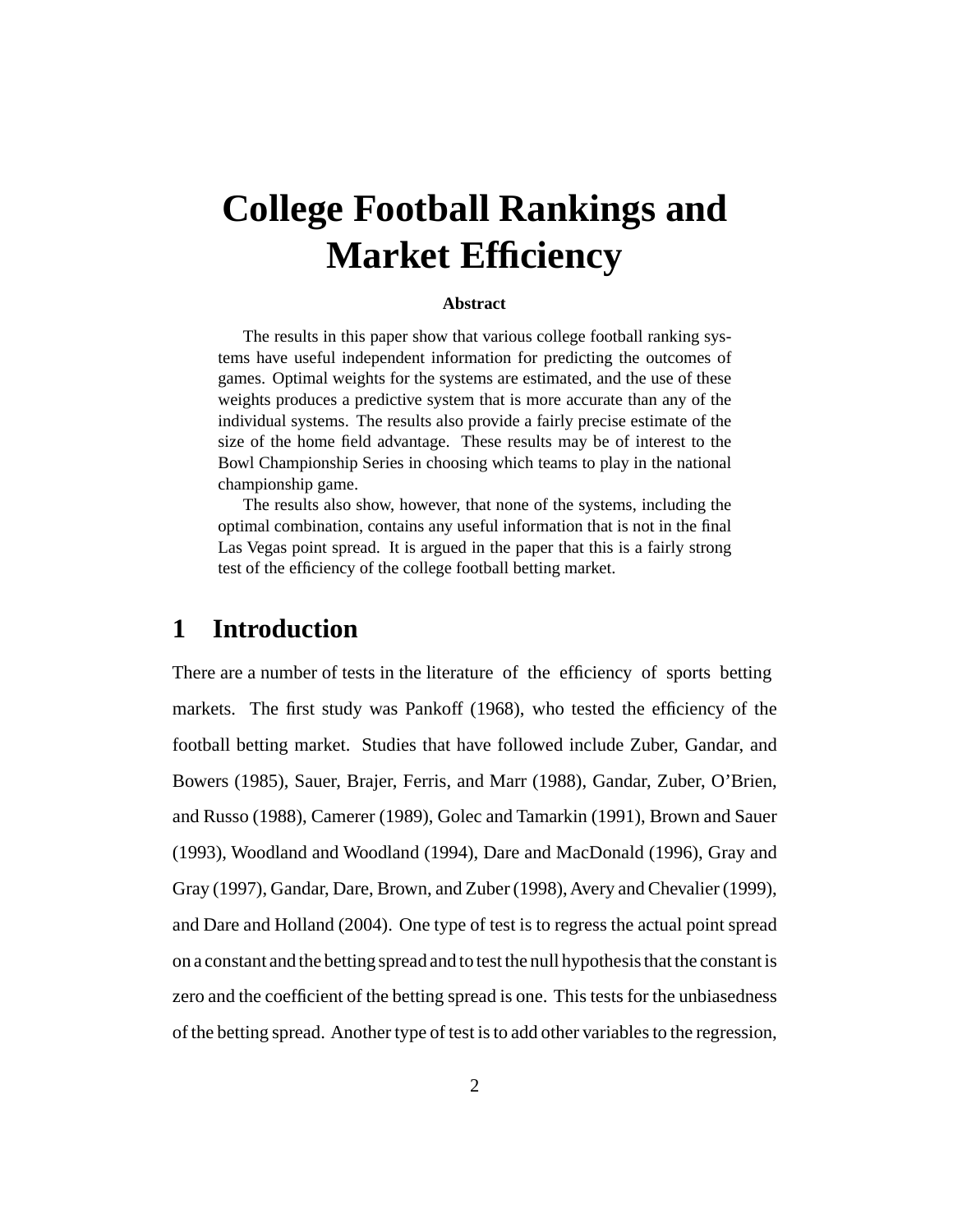such as relative measures of the two teams' past performances, and to test the null hypothesis that the coefficients of these measures are zero. (This can be done either with or without the coefficient of the betting spread constrained to be one.) A third type of test is to examine various betting rules, such as always betting for or against the favorite or for or against the home team, and to see if any of the rules make money after commission charges.

The overall evidence is somewhat mixed, but it generally does not reject the hypothesis of market efficiency. The hypothesis of unbiasedness is almost never rejected, and relative past performance measures are generally not significant in regressions with the betting spread included. In some cases, however, betting rules appear to be profitable, although if they are profitable, they are usually barely so. Avery and Chevalier (1999) examined the predictions of experts. They did not run regressions, but simply compared how various experts did against the betting spread in the professional football market. Their results show (their Table 2, p. 506) that none of the experts did better than random relative to the betting spread, which is consistent with the hypothesis of market efficiency. In a recent paper Dare and Holland (2004), correcting some previous specifications in the literature, find slight bias favoring the home underdog in the National Football League betting market, but probably not large enough to be exploited.

This paper first shows that various college football ranking systems have useful independent predictive information. Optimal weights for the systems are estimated, and the use of these weights produces a predictive system that is more accurate than any of the individual systems. For 1582 college football games between 1998 and 2001 the optimal system explains 38.2 percent of the actual point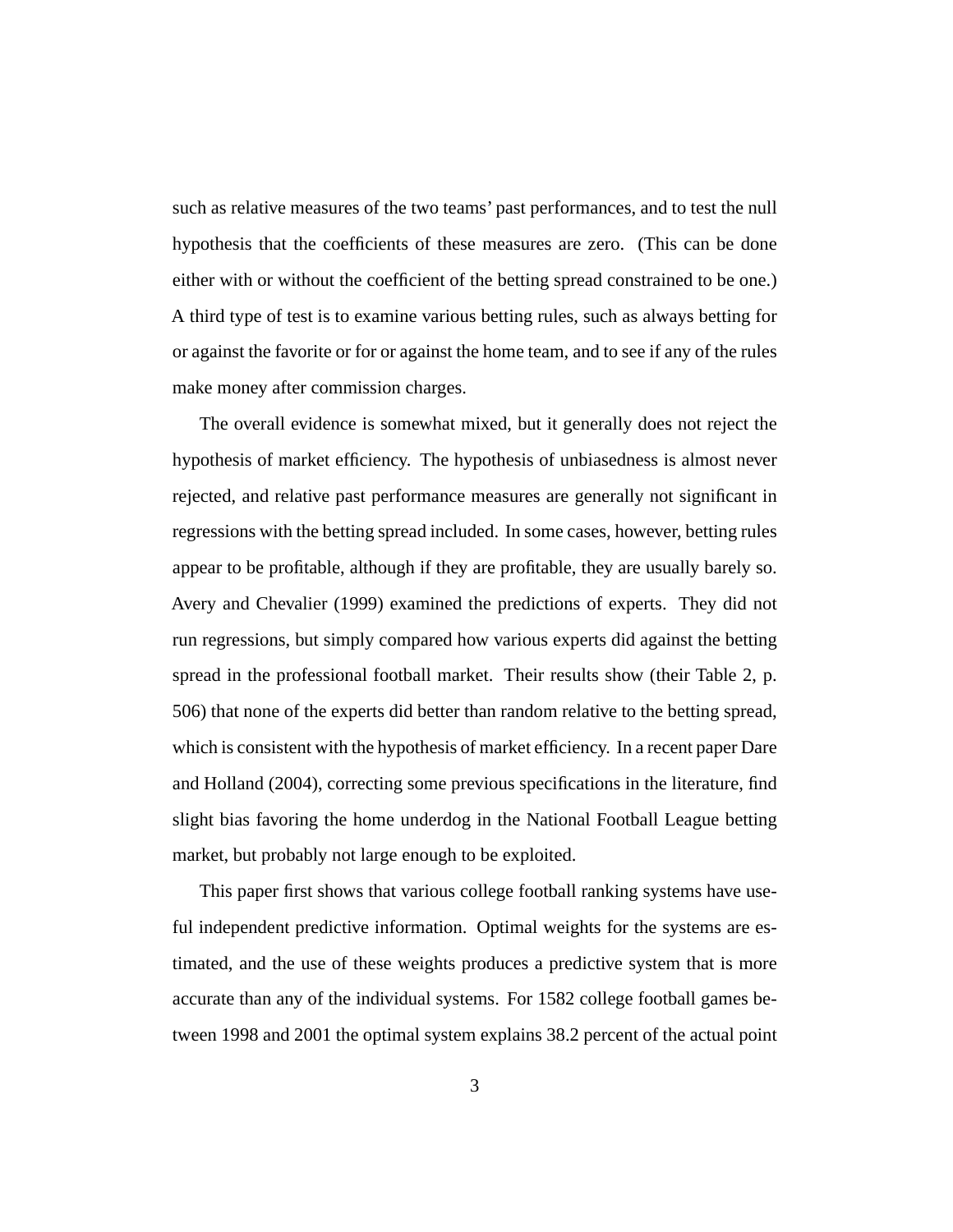spread variance and predicts 72.9 percent of the games right with respect to the winner. This analysis also produces a fairly precise estimate of the home field advantage, which is 4.30 points with an estimated standard error of 0.43 points.

A test of the efficiency of the college football betting market is to add the betting spread to the optimal-system regression. This is a fairly strong test in that the regression uses information from a number of computer ranking systems, some of it independent information. It will be seen that when the betting spread is added to this regression, all the other variables lose their significance, both individually and jointly, including the home field advantage variable. In other words, the betting spread completely dominates. There is no information in any of the predictions using the computer rankings that is not in the betting spread. The hypothesis of market efficiency is thus not rejected by what seems to be a fairly strong test. Using the betting spread, 44.5 percent of the actual point spread variance is explained and 74.7 percent of the games are predicted right with respect to winner.

#### **2 The College Football Ranking Systems**

Each week during a college football season there are many rankings of the Division I-A teams. Some rankings are based on votes of sports writers, and some are based on computer algorithms. The computer algorithms take into account things like win-loss record, margin of victory, strength of schedule, and the strength of individual conferences. Since 1998 a subset of the computer rankings has been used in tandem with the Associated Press and ESPN/USA Today writers' polls by the NCAA and the Bowl Championship Series (BCS) to determine which two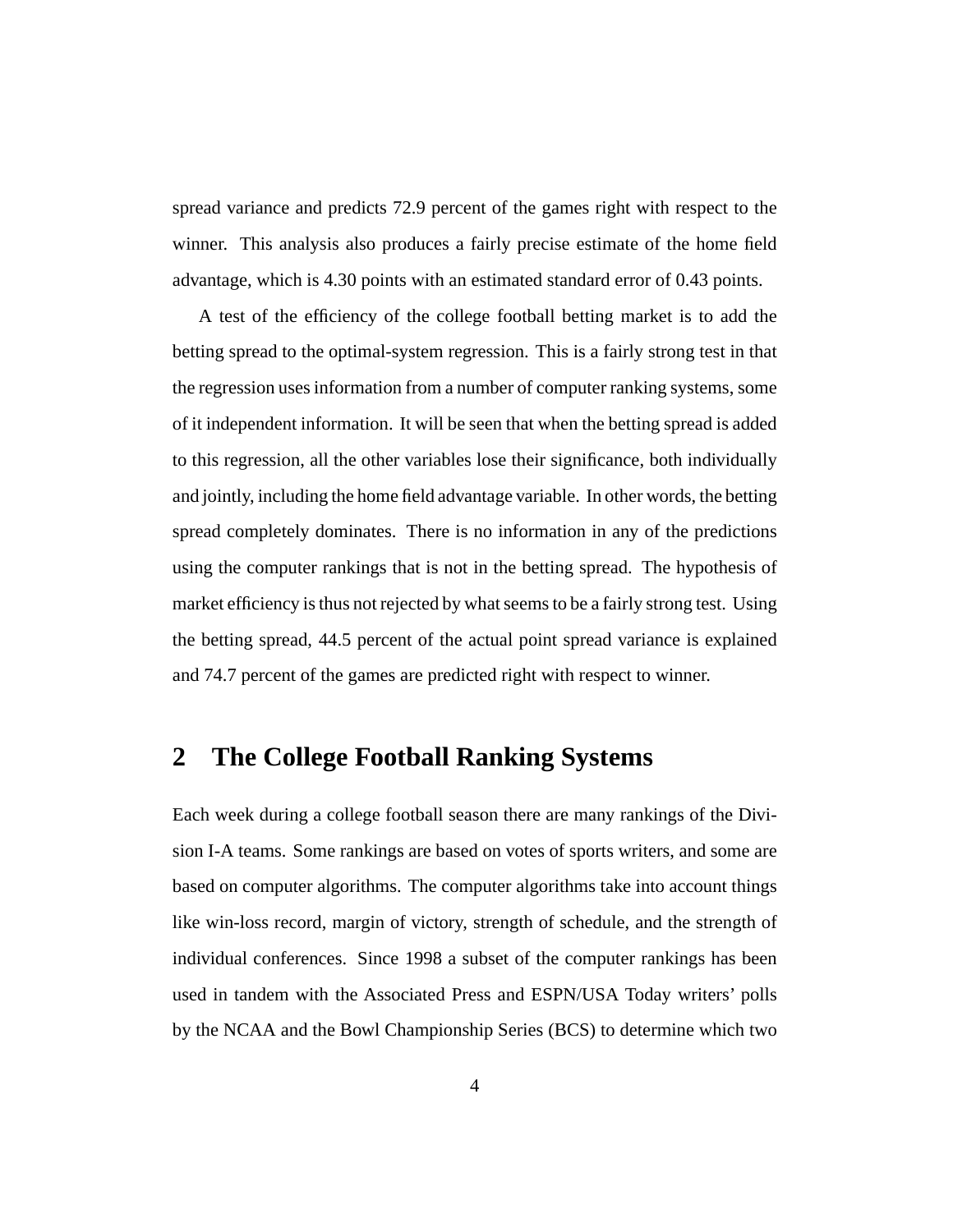teams play in the national championship game. This paper compares nine computer ranking systems. The rankings are first converted into predictions and then the predictions are compared.

The nine ranking systems are 1) Matthews/Scripps Howard (MAT), 2) Jeff Sagarin's USA Today (SAG), 3) Richard Billingsley (BIL), 4) Seattle Times/Anderson & Hester (SEA), 5) Atlanta Journal-Constitution Colley Matrix (COL), 6) Kenneth Massey (MAS), 7) David Rothman (RTH), 8) Peter Wolfe (WOF), and 9) Dunkel (DUN). The first eight of these systems were used by the BCS in the 2001-02 season. Each system uses a different algorithm, and since the introduction of the BCS by the NCAA, there has been much controversy concerning which is the best system for determining which teams play in the national championship game. In 2002 the NCAA decided that any system that included margin of victory in its algorithm would be dropped for the upcoming 2002-03 season.

The algorithms are generally fairly complicated, and there is no easy way to summarize their main differences. Each system more or less starts with a team's win-loss record and makes adjustments from there. An interesting system to use as a basis of comparison is one in which *only* win-loss records are used, and this system, denoted REC, is also analyzed in this paper. It will be seen in Table 1 below that the prediction variables derived from the different ranking systems are highly correlated, which is expected given that the win-loss records play a large role in each system.

An extensive bibliography on college football ranking systems is on the website: *http://www.cae.wisc.edu/˜ dwilson/rsfc/rate/biblio.html*. There does not appear to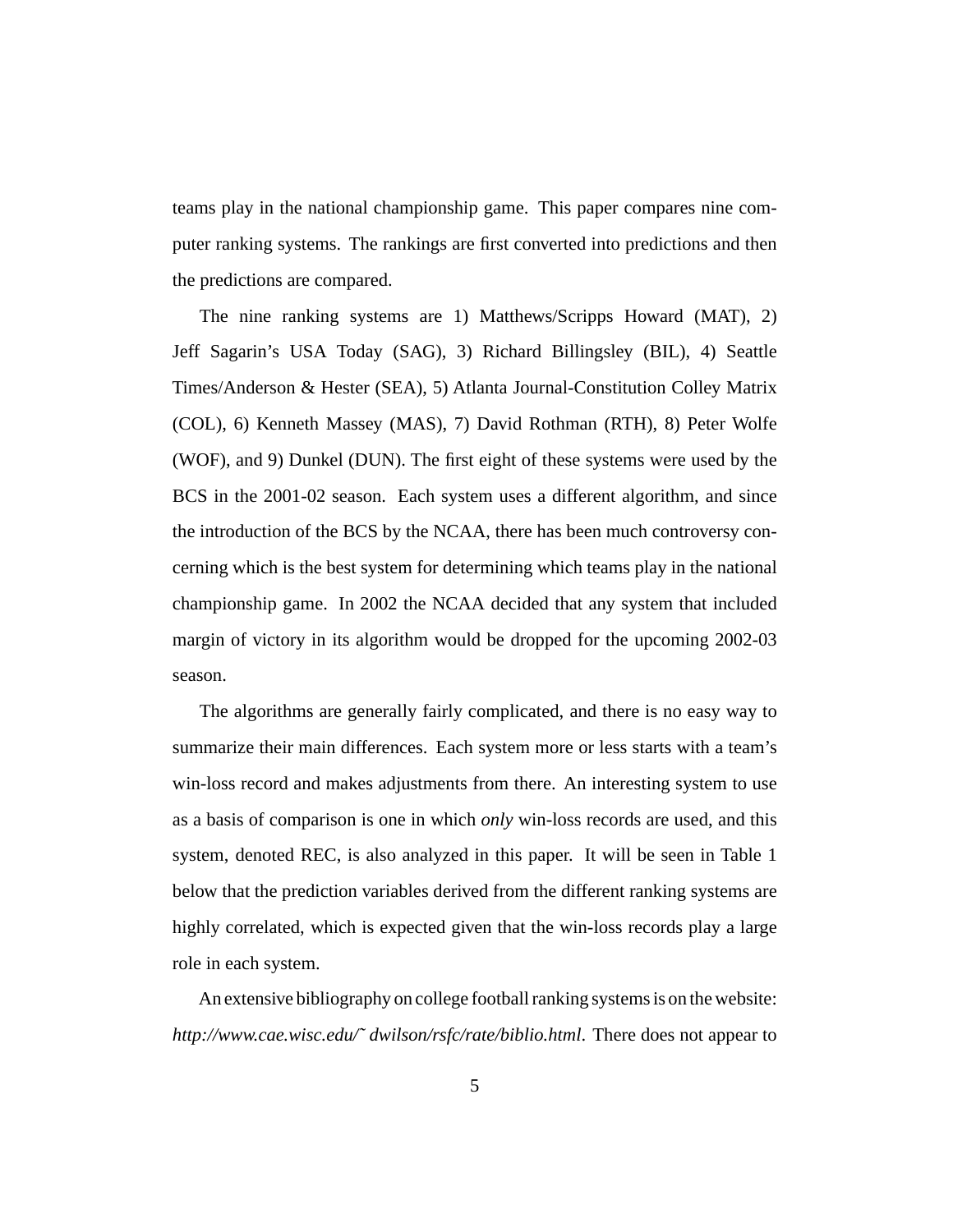be in the sports literature a comparison of rankings like that done here. Much of the literature is concerned with developing models or algorithms for predicting games or for ranking teams. For example, an interesting recent model for National Football League scores is in Glickman and Stern (1998). The analysis here instead takes rankings that already exist and asks if the rankings have independent information. In this sense this paper requires no knowledge of football; it is evaluating other people's knowledge.

#### **3 The Data and Creation of the Prediction Variables**

There were 117 Division I-A teams in 2001. These teams are listed in Table A at the end of this paper. Each system ranks the teams from 1 through 117 each week. For a given week let  $R_{ik}$  denote the rank of team i by system k. Each week there are about 50 games. For a game between teams *i* and *j*, let  $Y_{(i,j)}$  denote the actual point spread (score for team  $i$  minus score for team  $j$ ). Regarding the home team, let  $H(i, j)$  be 1 if i is the home team, -1 if j is the home team, and 0 if neither team is at home (as for bowl games).

The systems do not predict games; they simply rank teams. We use a system's rankings for the week to create what will be called a "prediction variable" for each game for the week for that system. This variable, denoted  $Q_{(i,j)k}$ , where k denotes the system, is simply the difference in the rankings:  $-(R_{ik} - R_{jk})$ . For the system that uses only win-loss records (REC), the prediction variable is taken to be (in percentage points) the percent to date of games won by  $i$  minus the percent won by  $j: Q_{(i,j)REC} = 100[WIN_i/(WIN_i + LOS_i) -WIN_j/(WIN_j + LOS_i)],$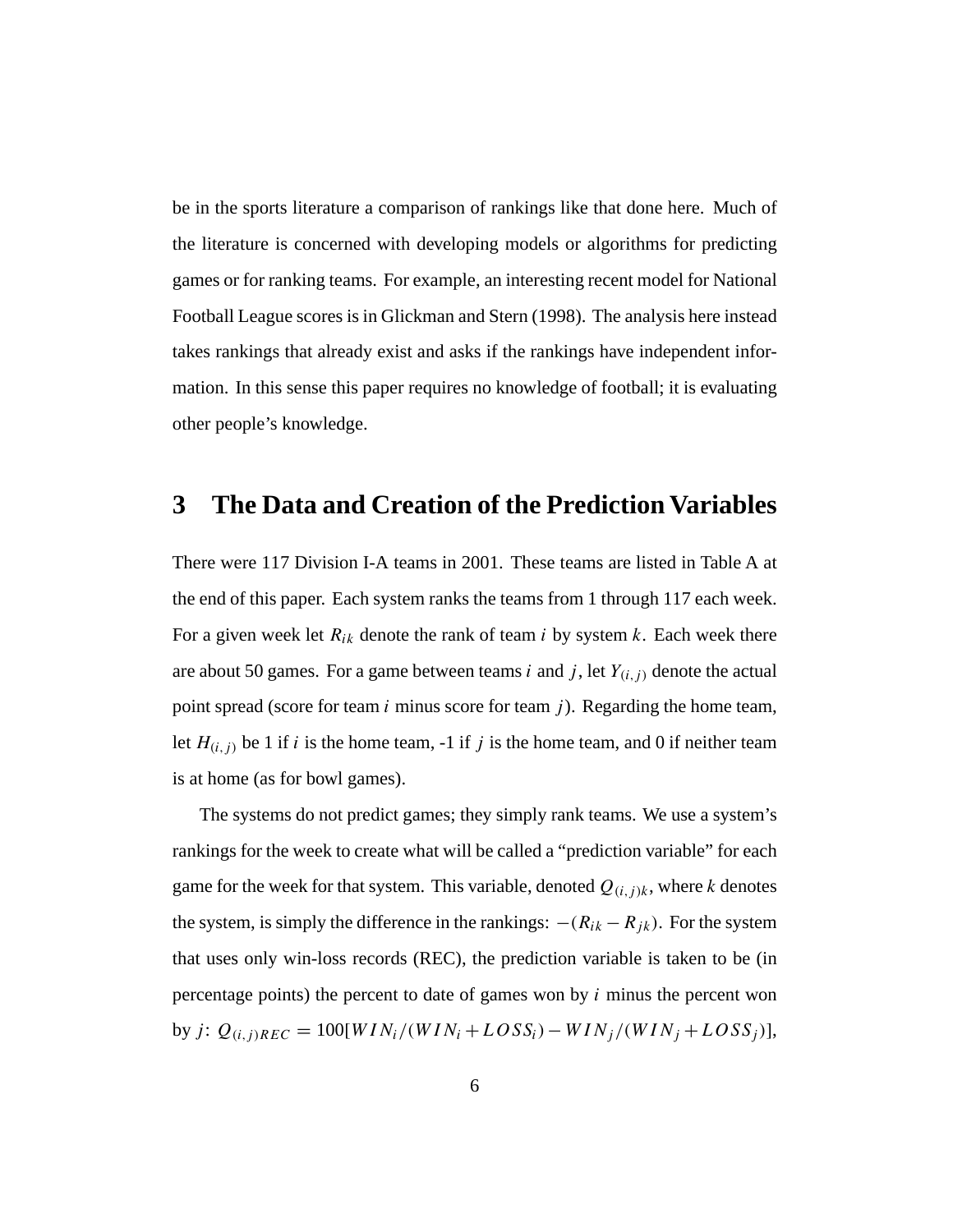where  $WIN$  denotes the number of games won up to the time and  $LOSS$  denotes the number of games lost. We thus have one prediction variable per system. It is important to note that none of these variables uses information on home field for the upcoming games. It is thus not necessarily the case that a positive value for  $Q_{(i,j)k}$  implies that the people running the system would predict team i to beat team *i* if they were forced to make a prediction. If i were ranked only slightly ahead of  $j$  and  $j$  had home field advantage,  $j$  might be predicted to win. The treatment of home field advantage is discussed in the next section.

Data were collected for four years, 1998, 1999, 2000, and 2001, and for ten weeks per year beginning with week 6. (1998 is the first year of the BCS.) This resulted in a total of 1588 games. For 2000 there were 115 Division I-A teams; for 1999 there were 114, and for 1998 there were 112. Not all observations were available for all systems. It will be seen in the next section how this problem was handled.

The data were obtained from various web sites. Most of the rankings were obtained from Kenneth Massey's site: *http://www.masseyratings.com/cf/compare.htm*. <sup>1</sup> The rankings for COL were obtained from *http://www.colleyrankings.com*. The scores and home field information for the 1998 and 1999 seasons were obtained from *http://www.cae.wisc.edu/˜ dwilson/rsfc/history/howell*, and the scores and home field information for the 2000 and 2001 seasons were obtained from *http://cbs.sportsline.com*.

<sup>1</sup>Only data for the latest week are available on this site. We are indebted to Mr. Massey for sending us the past data via email.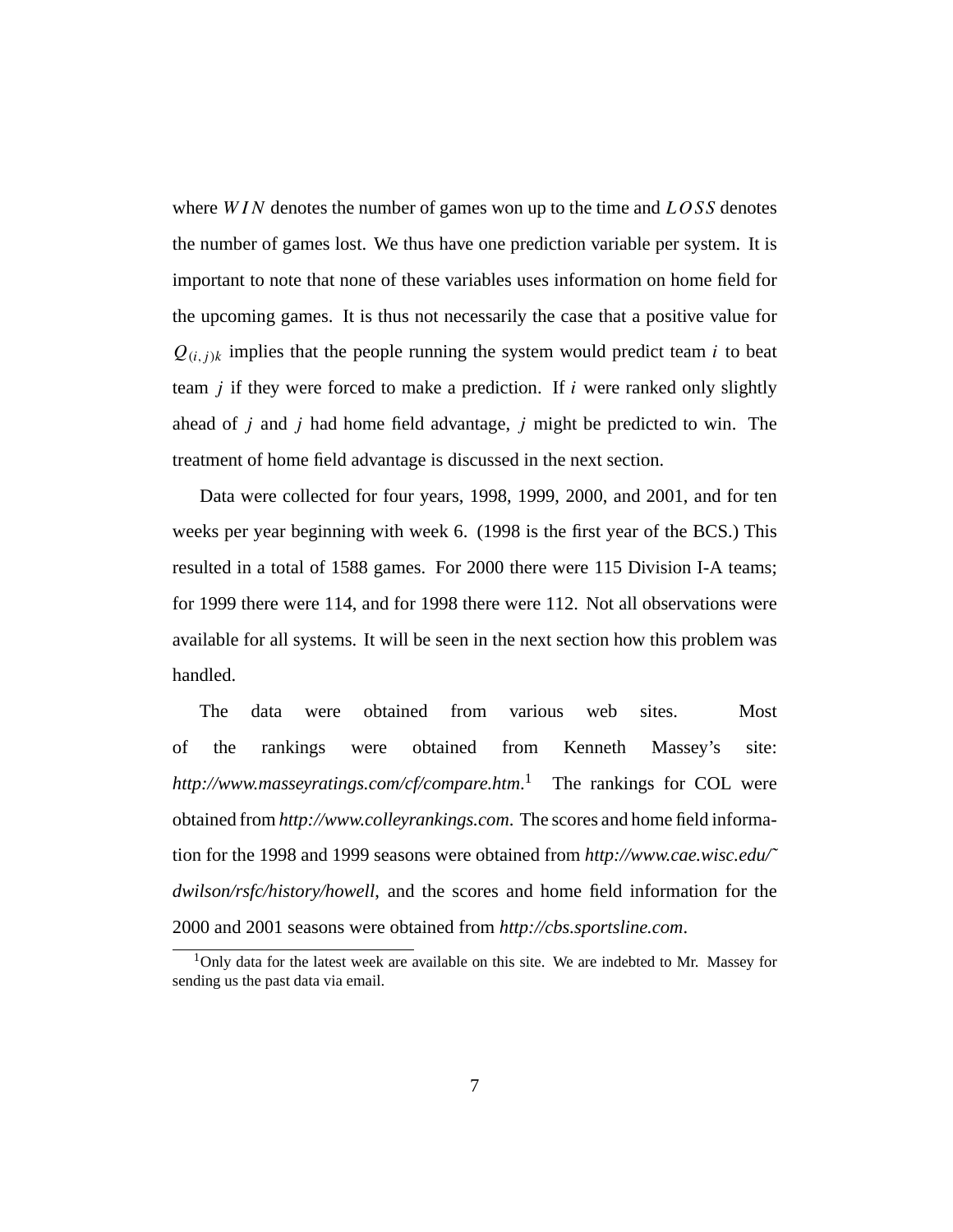### **4 The Test**

The comparison of the predictions uses the test in Fair and Shiller (1990) (FS). This test was developed in the context of evaluating different forecasts from econometric models. It is related to the literature on encompassing tests<sup>2</sup> and the literature on the optimal combination of forecasts.<sup>3</sup> The test is to regress the actual value of a variable on a constant and various predicted values of the variable. If one predicted value dominates the others in the sense that it contains all the information that the others do plus some, it should have a significant coefficient estimate and the others should have insignificant ones. If instead each predicted value contains useful information that is not in the others, then all the predicted values should have significant coefficient estimates. The specific differences between this test and related tests in the literature are discussed in Fair and Shiller (1990), and this discussion is not repeated here.

In the present context  $Y_{(i,j)}$  is regressed on  $H_{(i,j)}$  and the  $Q_{(i,j)k}$  variables. Adding  $H(i, j)$  is the way that home field information is used. This information may be useful in predicting the actual outcome, and, as noted in the previous section, it is not in any of the prediction variables. We are in effect looking to see if the prediction variables of the systems have useful predictive information after taking into account home field advantage. We are not including a constant term in the regression, contrary to the usual FS use. In constructing the variables it is arbitrary which team is  $i$  and which is  $j$ , and so including a constant term is not appropriate. If a constant term were added, this would be saying that, other things

<sup>&</sup>lt;sup>2</sup>See, for example, Davidson and MacKinnon (1981) and Hendry and Richard (1982).

<sup>&</sup>lt;sup>3</sup>See Granger and Newbold (1986).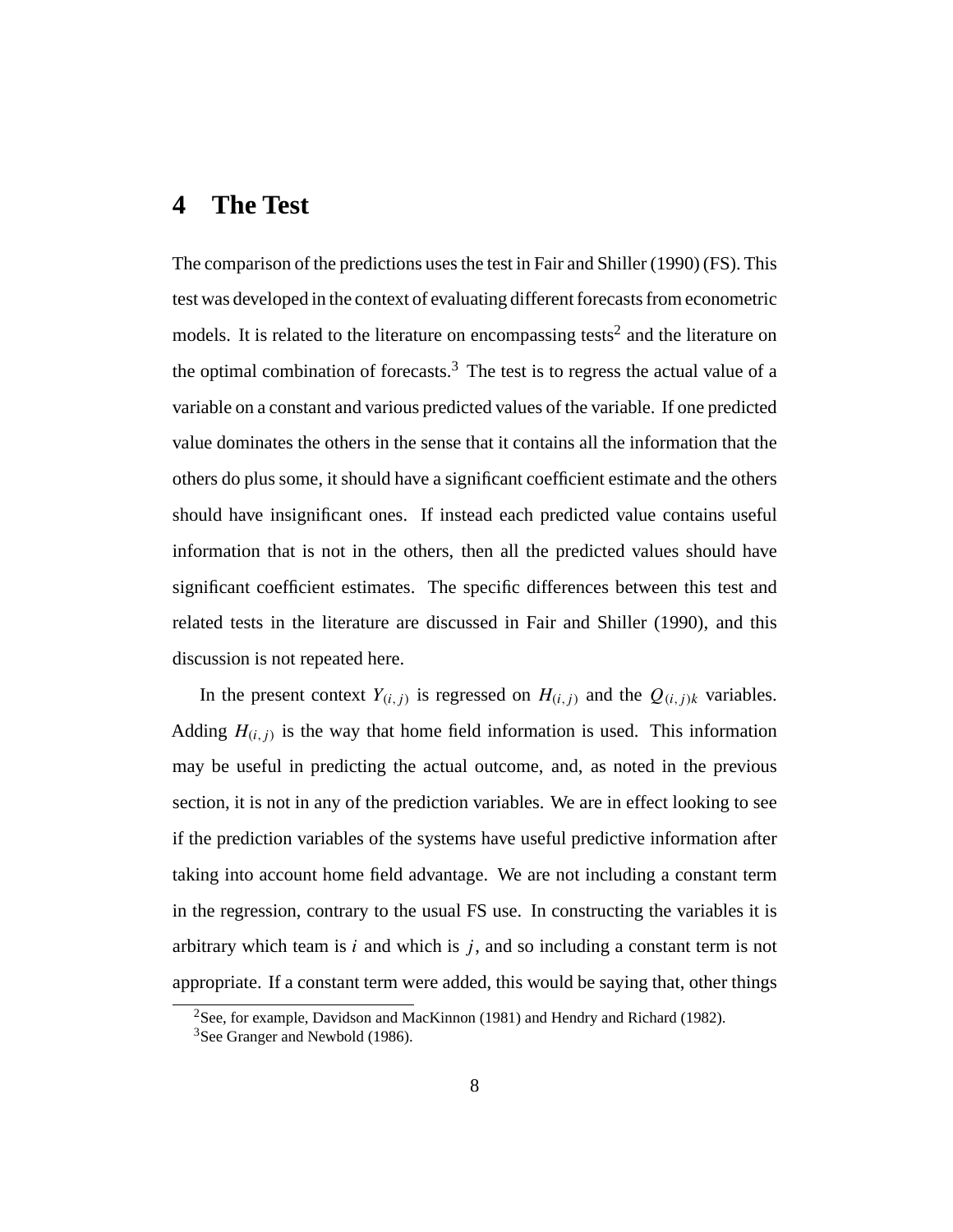being equal,  $Y_{(i,j)}$  equals a constant. But any value of the constant other than zero would make no sense given that the choice of which team is  $i$  and which is  $j$  is arbitrary.

### **5 Comparison Results**

As noted in Section 2, data on 1588 games were collected for the 1998–2001 period. All observations were available for the systems MAT, SAG, COL, MAS, and DUN. (All observations are also available for REC, which just uses data on win-loss records.) All but 6 observations were available for BIL. The first set of regressions used these six systems along with REC, which allowed 1582 observations to be used. Table 1 first shows the correlation of the seven prediction variables for which 1582 observations were available. As expected, the correlation coefficients are quite high, ranging from .779 to .973.

|                                                         | <b>Table 1</b>                                 |      |      |      |      |  |  |  |  |  |  |  |
|---------------------------------------------------------|------------------------------------------------|------|------|------|------|--|--|--|--|--|--|--|
| <b>Correlation Coefficients using 1582 Observations</b> |                                                |      |      |      |      |  |  |  |  |  |  |  |
|                                                         | <b>MAT</b><br><b>SAG</b><br>BIL COL MAS<br>DUN |      |      |      |      |  |  |  |  |  |  |  |
| SAG                                                     | .973                                           |      |      |      |      |  |  |  |  |  |  |  |
| BIL                                                     | -910                                           | .905 |      |      |      |  |  |  |  |  |  |  |
| COL.                                                    | .945                                           | .917 | .866 |      |      |  |  |  |  |  |  |  |
| <b>MAS</b>                                              | .969                                           | .973 | .917 | .940 |      |  |  |  |  |  |  |  |
| DUN                                                     | .915                                           | -920 | .910 | .844 | .924 |  |  |  |  |  |  |  |
| <b>REC</b>                                              | -863                                           | -836 | -799 | -928 |      |  |  |  |  |  |  |  |

The main results are in Table 2, where nine regressions are reported. The first seven regressions use each system by itself (along with the home field advantage variable), the eighth uses all seven systems, and the ninth excludes MAT and MAS.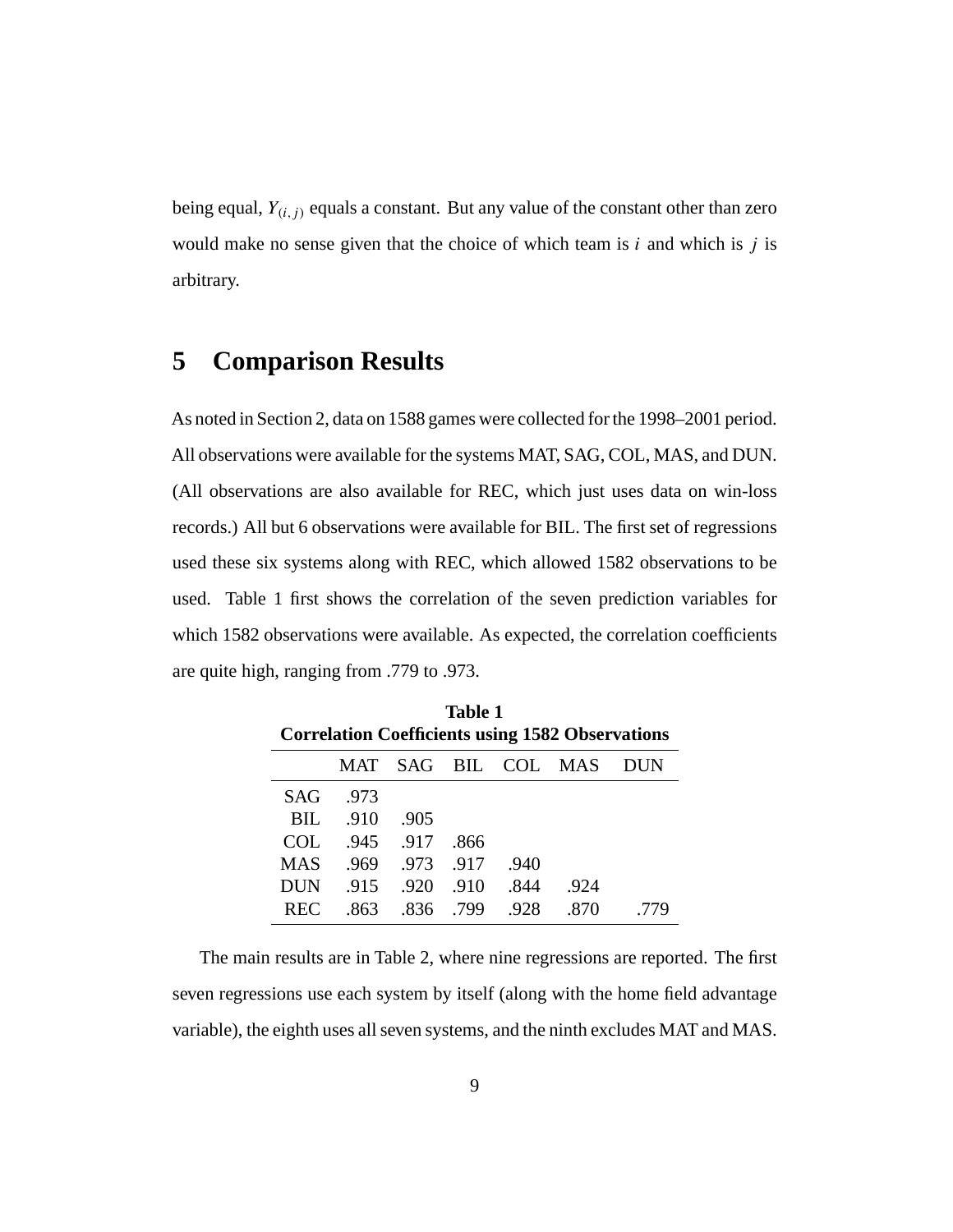|   | <b>Regressions using 1582 Observations</b><br>Left hand side variable is $Y_{(i,j)}$ |            |            |            |            |            |            |            |       |       |        |  |  |
|---|--------------------------------------------------------------------------------------|------------|------------|------------|------------|------------|------------|------------|-------|-------|--------|--|--|
|   | Right hand side variables are $H(i, j)$ and $Q(i, j)k$                               |            |            |            |            |            |            |            |       |       |        |  |  |
|   | H                                                                                    | <b>MAT</b> | <b>SAG</b> | <b>BIL</b> | <b>COL</b> | <b>MAS</b> | <b>DUN</b> | <b>REC</b> | SE    | $R^2$ | %right |  |  |
| 1 | 4.52                                                                                 | .314       |            |            |            |            |            |            | 16.95 | .343  | .707   |  |  |
|   | (10.26)                                                                              | (27.72)    |            |            |            |            |            |            |       |       |        |  |  |
| 2 | 4.13                                                                                 |            | .320       |            |            |            |            |            | 16.71 | .361  | .719   |  |  |
|   | (9.50)                                                                               |            | (28.94)    |            |            |            |            |            |       |       |        |  |  |
| 3 | 4.44                                                                                 |            |            | .344       |            |            |            |            | 16.97 | .341  | .710   |  |  |
|   | (10.06)                                                                              |            |            | (27.62)    |            |            |            |            |       |       |        |  |  |
| 4 | 4.62                                                                                 |            |            |            | .273       |            |            |            | 17.52 | .298  | .693   |  |  |
|   | (10.14)                                                                              |            |            |            | (24.87)    |            |            |            |       |       |        |  |  |
| 5 | 4.21                                                                                 |            |            |            |            | .315       |            |            | 16.80 | .355  | .721   |  |  |
|   | (9.63)                                                                               |            |            |            |            | (28.49)    |            |            |       |       |        |  |  |
| 6 | 4.70                                                                                 |            |            |            |            |            | .324       |            | 16.73 | .360  | .707   |  |  |
|   | (10.80)                                                                              |            |            |            |            |            | (28.81)    |            |       |       |        |  |  |
| 7 | 4.69                                                                                 |            |            |            |            |            |            | .313       | 17.71 | .283  | .691   |  |  |
|   | (10.18)                                                                              |            |            |            |            |            |            | (23.90)    |       |       |        |  |  |
| 8 | 4.24                                                                                 | $-.050$    | .217       | .073       | $-.166$    | .051       | .117       | .127       | 16.46 | .382  | .729   |  |  |
|   | (9.75)                                                                               | $(-0.79)$  | (3.66)     | (2.09)     | $(-3.53)$  | (0.82)     | (3.29)     | (3.72)     |       |       |        |  |  |
| 9 | 4.30                                                                                 |            | .217       | .075       | $-.171$    |            | .119       | .132       | 16.46 | .382  | .729   |  |  |
|   | (9.93)                                                                               |            | (5.38)     | (2.17)     | $(-4.25)$  |            | (3.53)     | (3.89)     |       |       |        |  |  |

**Table 2**

• Estimation technique: OLS; t-statistics are in parentheses.

When each system is included by itself, the coefficient estimate for its prediction variable is positive and highly significant. The system that has the lowest standard error of the regression is SAG with 16.71. The next best is DUN with 16.73. The worst is REC with 17.71, and the second worst is COL with 17.52. When all seven systems are included (regression 8 in Table 2), the standard error falls to 16.46. Five of the seven prediction variables are significant at the 5 percent confidence level for a two tailed test. The insignificant variables are MAT and MAS. When these two variables are excluded (regression 9), the standard error is the same to two decimal places.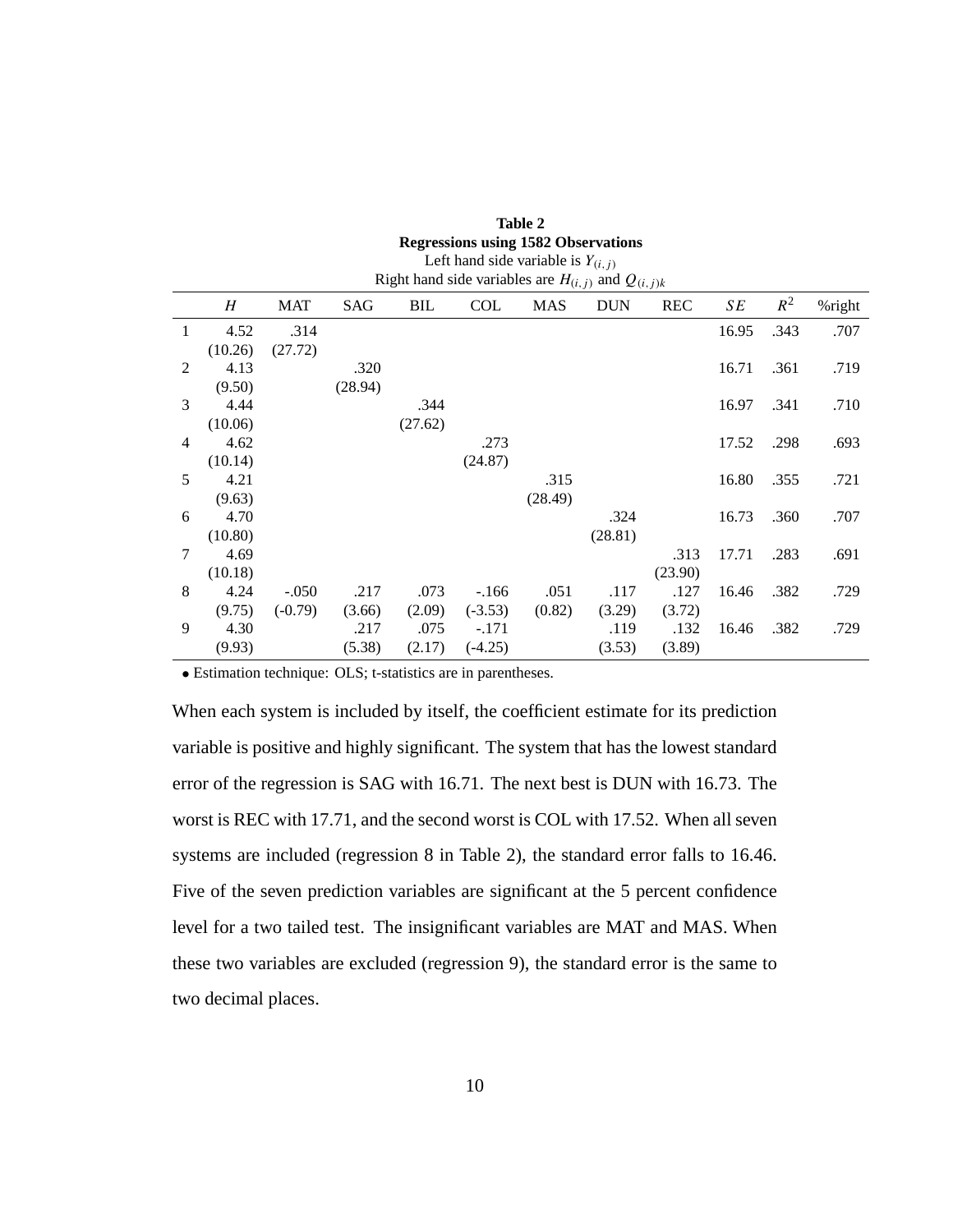Focusing on regression 9, the coefficient estimate for COL is negative (-.171), with a t-statistic of -4.25. COL thus contributes significantly to the explanation of  $Y_{(i,j)}$ , but with a negative weight. COL is thus estimated to have independent information, where the information is such that given the values of the other prediction variables, the weight for COL is negative. Regarding MAS, it is interesting to note that although it has the third lowest standard error when each system is considered by itself, it is estimated to have no independent information when included with the others. The FS method has the advantage of allowing this kind of result to be seen. To repeat, the negative result for MAS does not mean that MAS is necessarily a poor predictor when considered in a one by one comparison with the others; it just means that MAS has no value added given the other rankings.

The home field advantage variable is highly significant in Table 2, with a coefficient between about 4.1 and 4.7. The mean total point score across all 1582 games is 52, and so in percentage terms the home field advantage is about 8 percent. This estimated advantage is considerably larger than the estimate of 4.68 points by Harville and Smith (1994) for college basketball games, since the mean total point score for college basketball games is much larger than 52.

The regressions in Table 2 can be used to predict winners and losers. If the predicted value from a regression is positive, this is a predicted victory for team  $i$ . If  $i$  in fact won, this is a correct prediction; otherwise not. The last column in Table 2 presents for each regression the percent of the games predicted correctly as to winner. The range is from 69.1 percent for REC alone to 72.9 percent for regressions 8 and 9. Although this percent is likely to be of interest to many people, note that it is not the criterion used to obtain the estimates. The regression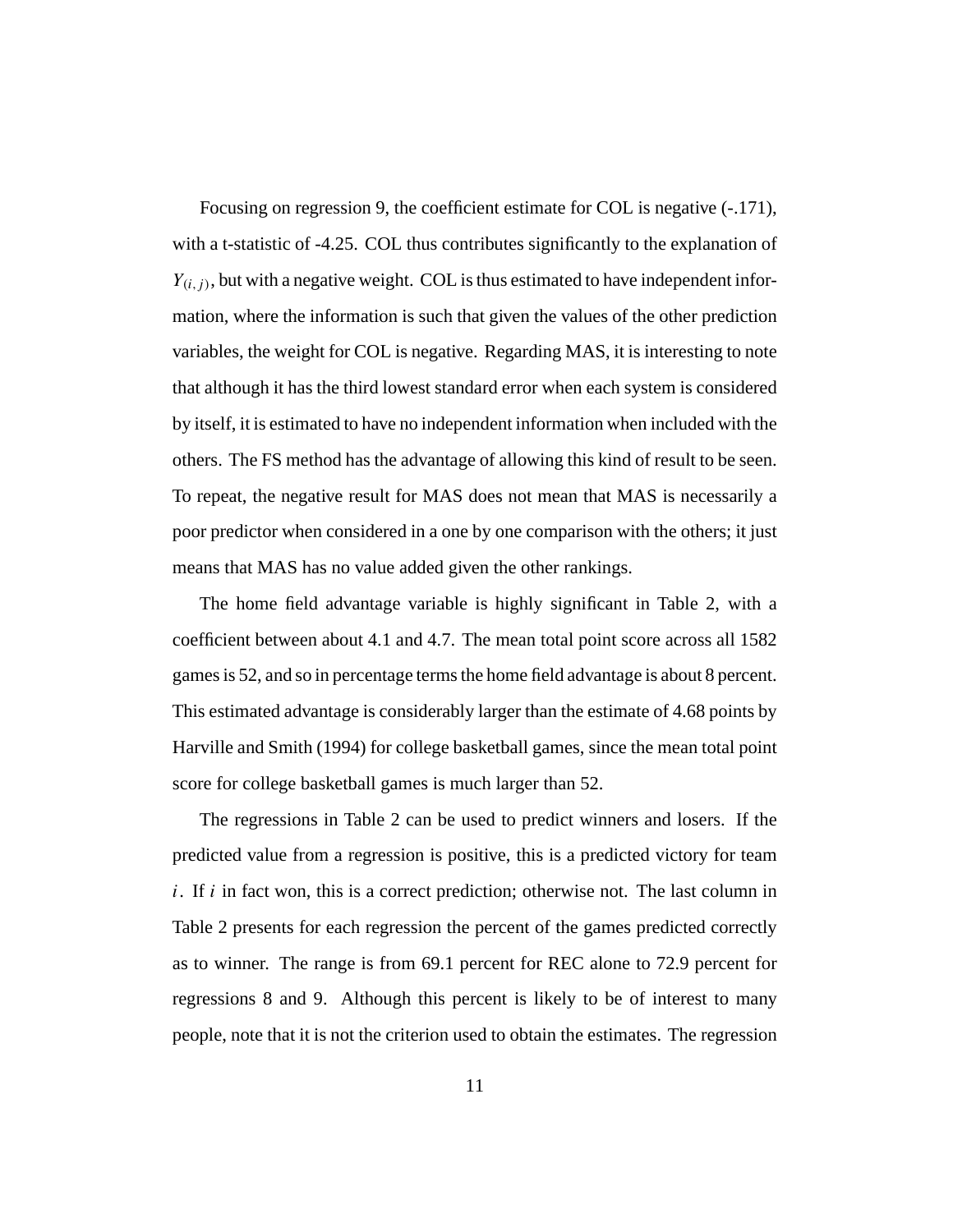minimizes the sum of squared residuals; it does not necessarily maximize the percent of games predicted correctly.

There are 104 observations missing for SEA, and the next step was to include SEA in the combined regression excluding these observations. This is the first regression in Table 3. It is still the case that MAT and MAS are not significant. SEA is significant, with a negative coefficient estimate, and COL is now no longer significant. The second regression in Table 3 excludes MAT and MAS, and it is still the case in this regression that COL is not significant. The measures of fit (standard error, R-squared, and percent right) in Table 3 are not directly comparable to those in Table 2 because the sample periods differ.

There are 393 observations missing for RTH and 496 missing for WOL. Some of the missing observations overlap, and if all 10 systems are included in the regression, there are a total of 552 missing observations. The first regression in Table 4 includes all ten systems excluding the 552 observations. It is still the case that MAT and MAS are not significant. It is now the case that COL is significant and SEA is not. Of the two new variables, WOL is not significant. The second regression in Table 4 excludes MAT, MAS, and WOL. Again, COL is significant and SEA is not, contrary to the case in Table 3. The new system added, RTH, has a negative coefficient estimate.

The main conclusions to be drawn from Tables 2, 3, and 4 are the following. 1) MAT and MAS appear to contain no useful independent information. This is also true of WOL, although this result is based on fewer observations. 2) Either COL or SEA contains useful independent information with a negative weight, but it is not clear which dominates. SEA dominates COL in Table 3, but the reverse is true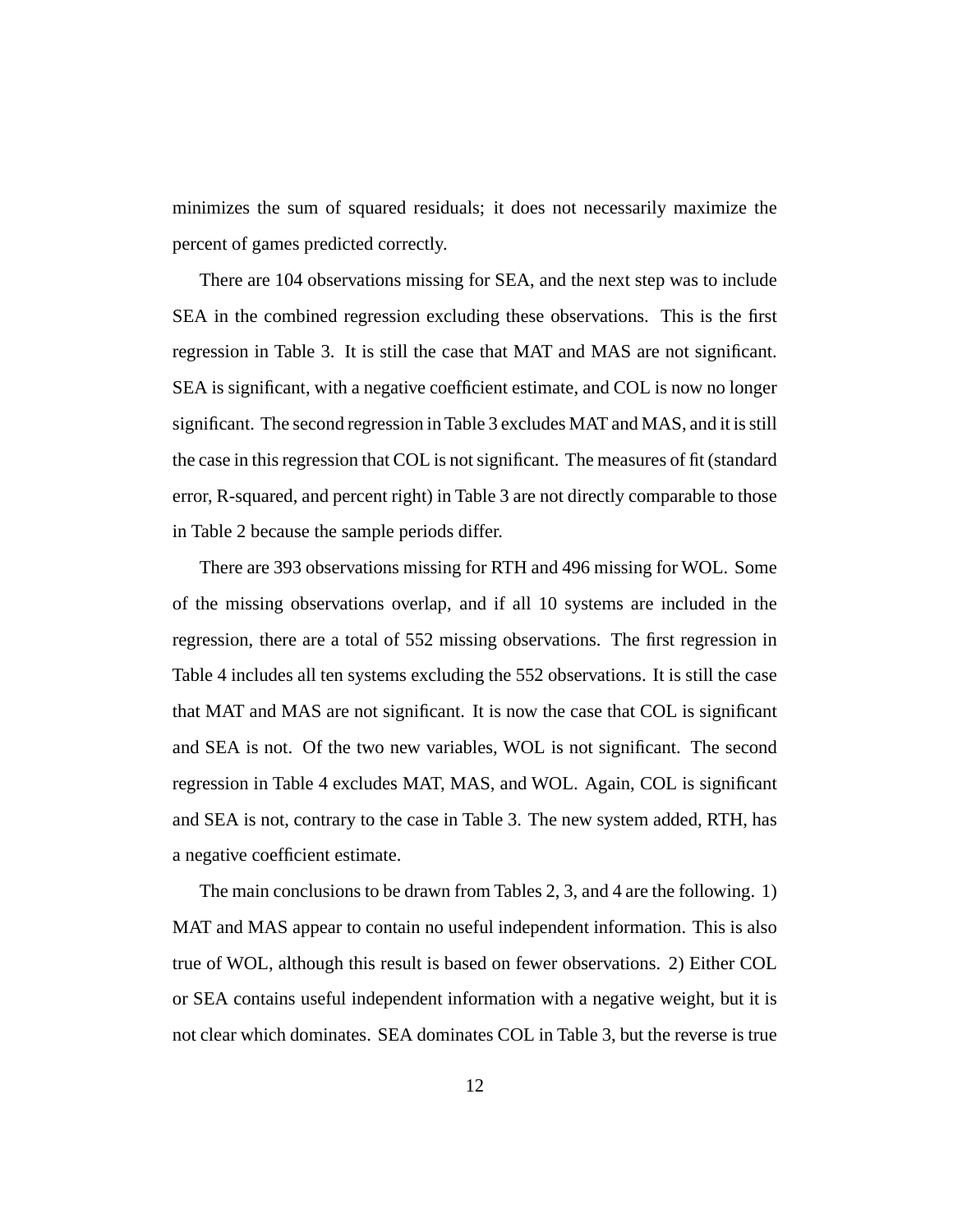| Regressions using 1477 Obset validits                  |           |        |        |            |        |            |            |            |       |       |        |
|--------------------------------------------------------|-----------|--------|--------|------------|--------|------------|------------|------------|-------|-------|--------|
| Left hand side variable is $Y_{(i, i)}$                |           |        |        |            |        |            |            |            |       |       |        |
| Right hand side variables are $H(i, i)$ and $Q(i, i)k$ |           |        |        |            |        |            |            |            |       |       |        |
| H                                                      | MAT       | SAG    | BIL    | <b>COL</b> | MAS    | <b>DUN</b> | <b>REC</b> | <b>SEA</b> | SЕ    | $R^2$ | %right |
| 4.43                                                   | $-.035$   | .268   | .074   | $-.079$    | .048   | .102       | .174       | $-.181$    | 16.46 | .385  | .725   |
| (9.82)                                                 | $(-0.48)$ | (4.16) | (2.04) | $(-1.27)$  | (0.70) | (2.73)     | (4.65)     | $(-2.55)$  |       |       |        |
| 4.46                                                   |           | .275   | .076   | $-.078$    |        | .106       | .179       | $-.182$    | 16.45 | .385  | .723   |
| (9.95)                                                 |           | (6.16) | (2.10) | $(-1.28)$  |        | (2.98)     | (4.86)     | $(-2.76)$  |       |       |        |

**Table 3 Regressions using 1479 Observations**

• Estimation technique: OLS; t-statistics are in parentheses.

| <b>Table 4</b>                             |  |  |  |  |  |  |  |
|--------------------------------------------|--|--|--|--|--|--|--|
| <b>Regressions using 1040 Observations</b> |  |  |  |  |  |  |  |
| Left hand side variable is $Y_{(i, j)}$    |  |  |  |  |  |  |  |

| Right hand side variables are $H(i, j)$ and $Q(i, j)k$ |           |        |        |           |           |            |            |            |            |            |       |       |        |
|--------------------------------------------------------|-----------|--------|--------|-----------|-----------|------------|------------|------------|------------|------------|-------|-------|--------|
| Η                                                      | MAT       | SAG    | ВIL    | COL       | MAS       | <b>DUN</b> | <b>REC</b> | <b>SEA</b> | <b>RTH</b> | <b>WOL</b> | SЕ    | $R^2$ | %right |
| 4.79                                                   | $-.086$   | .468   | .101   | $-196$    | $-.130$   | .135       | .244       | $-.093$    | $-.170$    | .121       | 16.86 | .376  | .717   |
| (8.62)                                                 | $(-0.80)$ | (4.93) | (2.28) | $(-2.47)$ | $(-1.20)$ | (3.01)     | (4.56)     | $(-0.93)$  | $(-1.97)$  | (1.11)     |       |       |        |
| 4.76                                                   |           | .391   | .100   | $-.188$   |           | .113       | .217       | $-.065$    | $-183$     |            | 16.86 | .374  | .716   |
| (8.60)                                                 |           | (5.53) | (2.26) | $(-2.42)$ |           | (2.67)     | (4.33)     | $(-0.74)$  | $(-2.36)$  |            |       |       |        |

• Estimation technique: OLS; t-statistics are in parentheses.

in Table 4. More weight should probably be put on Table 3 because it uses more observations, so there is a slight edge for SEA. RTH also has a negative coefficient estimate in Table 4. 3) SAG, DUN, and REC do very well. Their significance is robust across the various regressions. It is interesting that REC does so well, since it is only based on win-loss records. It does not do well by itself (see Table 2), but in the results it clearly has independent information when included with the other systems. This means that there is useful information in the win-loss records that is not being used by the other systems. 5) The estimate of the home field advantage is always fairly precise and hovers between about 4.1 and 4.8 points.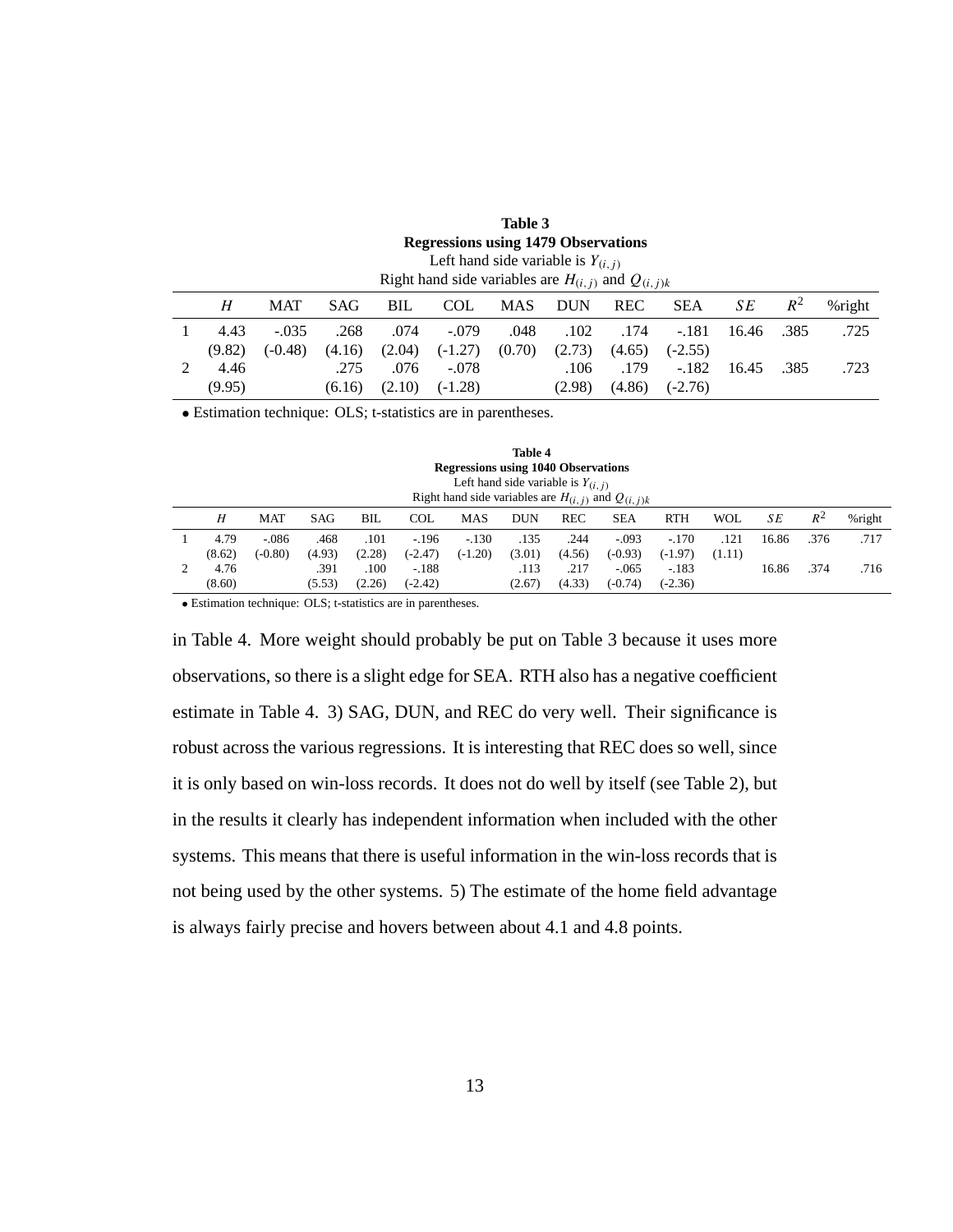#### **Robustness Checks**

The results in Tables 2–4 are not sensitive to the following choices of variables. The same conclusions are reached if 1)  $Y_{(i,j)}$  is replaced with  $Y_{(i,j)}$  divided by the total points scored in the game, 2)  $Y_{(i,j)}$  is replaced by  $W_{(i,j)} - 0.5$ , where  $W_{(i,j)}$  is 1 if team *i* won and 0 if team *j* won, and 3)  $Q_{(i,j)}$  is replaced with  $Q_{(i,j)}$  divided by the total number of Division I-A teams in the year (either 117, 115, 114, or 112). In other words, the results are robust to normalizing  $Y_{(i,j)}$  to lie between -1 and 1 and to normalizing  $Q(i, j)$  to lie between -1 and 1. They are also robust to using the simple win/loss variable.

Regarding the use of  $Y_{(i,j)}$  versus the win/loss variable, the more interesting variable would appear to be  $Y_{(i,j)}$  since it has more information in it. If, say, teams i and j are playing and one system has i ranked 10 and j ranked 40 and another system has  $i$  ranked 12 and  $j$  ranked 20, it seems reasonable to assume that the first system is suggesting a larger margin of victory, even though both are suggesting that team *i* should win. There is a possible problem with using  $Y_{(i,j)}$ , however, which is that a superior team may ease off to avoid embarrassing the other team. In this case the point spread would not reveal the true strength of the winning team and the true weakness of the losing team. It turns out, however, as just noted, that the conclusions are not sensitive to which variable is used.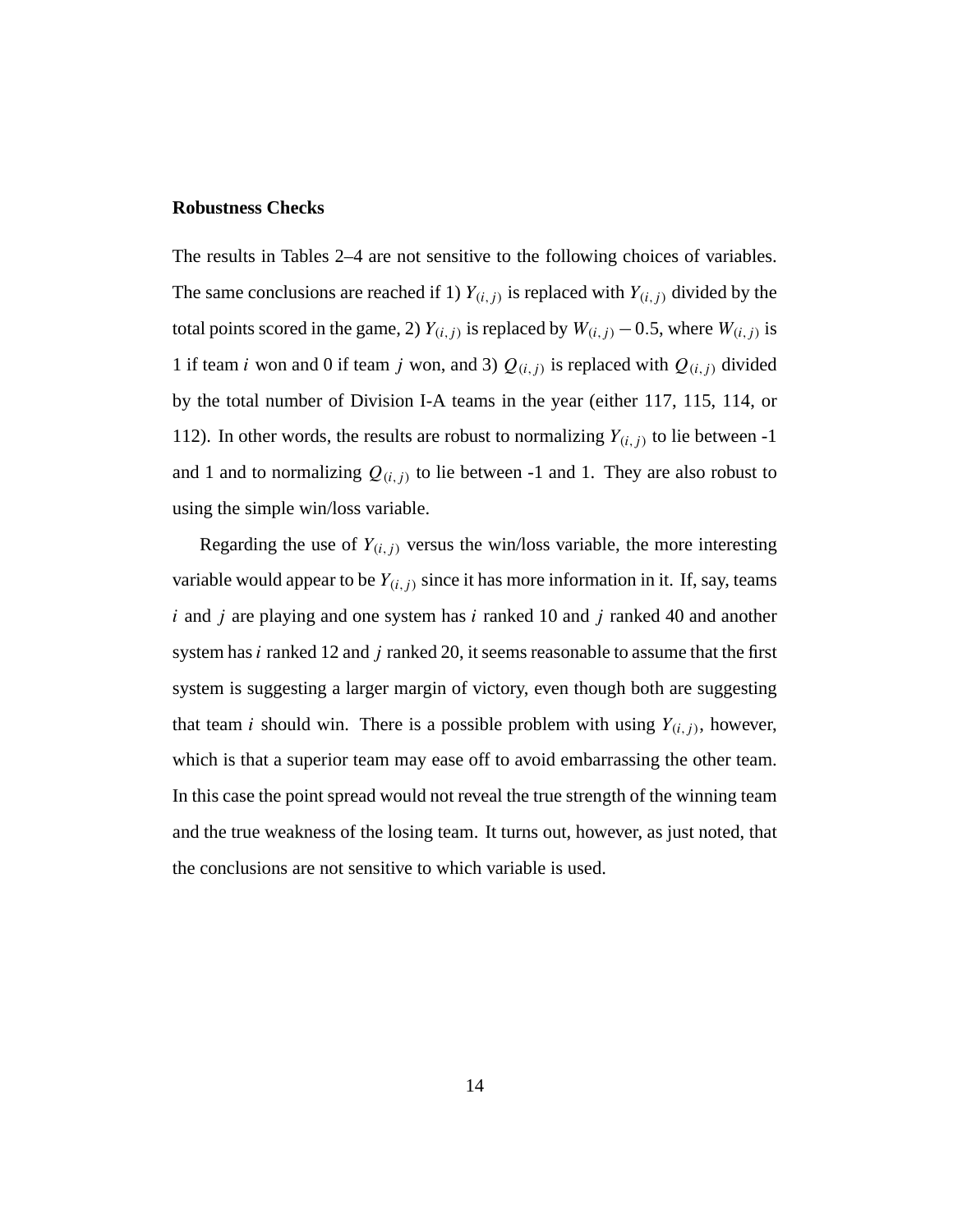#### **6 Use of the Combined Regression**

Since, as Table 1 shows, the prediction variables are highly correlated with each other, it takes a fairly large number of games to get any precision in the combined FS regressions. For purposes of the discussion in this section, we will take the ninth regression in Table 2 as the combined regression of choice, since it is based on the most observations. The main reservations about this choice is whether one should drop 104 observations and replace COL with SEA.

An important question about the combined regression is how well it does in stability tests. To examine this, an F test was used to test the hypothesis that the coefficients for 1998 and 1999 (732 observations) are the same as those for 2000 and 2001 (850 observations). Using the ninth equation in Table 2, the F value was 2.25 with 6, 1570 degrees of freedom. The 5 percent critical value is 3.67, and so the hypothesis of stability is not rejected at the 5 percent level. The stability test is thus supportive of the equation.

Regression 9 in Table 2 dominates each of the individual regressions in using more information and having a better fit. It uses in an optimal way the information in the four systems, SAG, BIL, COL, and DUN and the information in the win-loss records, REC. It dominates in the sense that it predicts the point spread better than any individual system. (Remember that all regressions are using the information in the home field advantage variable.)

The combined regression can be used to create a ranking of all the teams. This is done as follows. Use the coefficients in equation 9 in Table 2 except the coefficient of the home field advantage variable to compute  $V_i$  for each team i, where: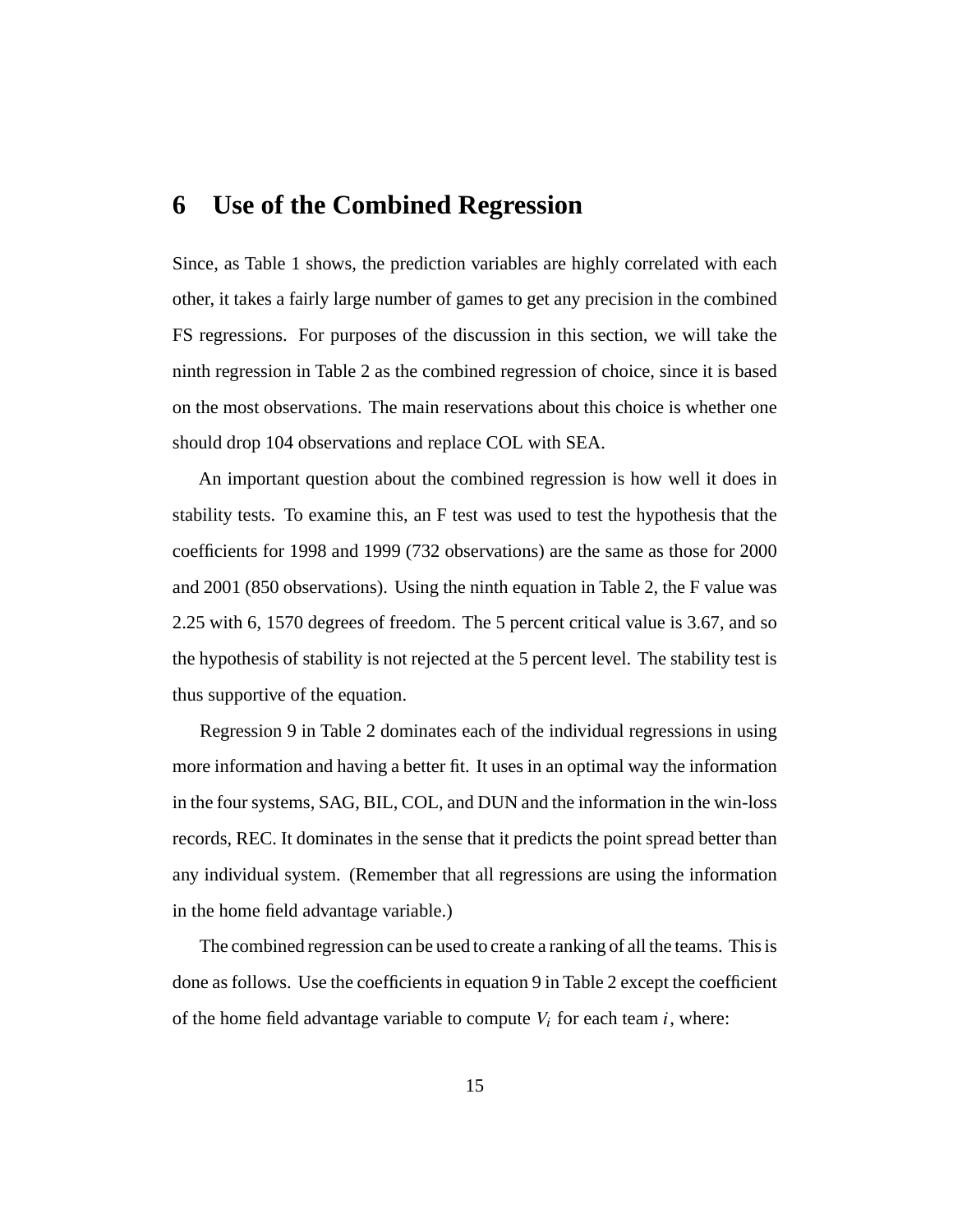$$
V_i = -.217R_{iSAG} - .075R_{iBIL} + .171R_{iCOL} - .119R_{iDUN} + .132 \times 100[WIN_i/(WIN_i + LOSS_i)]
$$

Then rank the teams by the size of  $V_i$ . This ranking ensures that in one-on-one matchups on a neutral playing field equation 9 predicts that no team would lose to a team ranked below it.

As an example, this was done for the last week of 2001 (before the bowl games), and the ranking is presented in Table A. Also presented in Table A for each team are its win-loss record, its ranking by each of the four systems, and the ranking that the BCS chose. It is interesting to note that because COL has a negative weight, when it ranks a team high, this has, other things being equal, a negative effect on the regression's ranking, and vice versa. For example, Oklahoma is ranked higher by the regression in Table A than it otherwise would be because COL ranked it fairly low. Overall, SAG has the most influence on the regression's rankings since it has the largest weight.

Rankings based on combined regressions like regression 9 are candidates for the BCS to use in its decision making process. These regressions use in an optimal way information in all the ranking systems. Even though multicollearity is high among the prediction variables, regression 9 shows that the variables do contain independent information.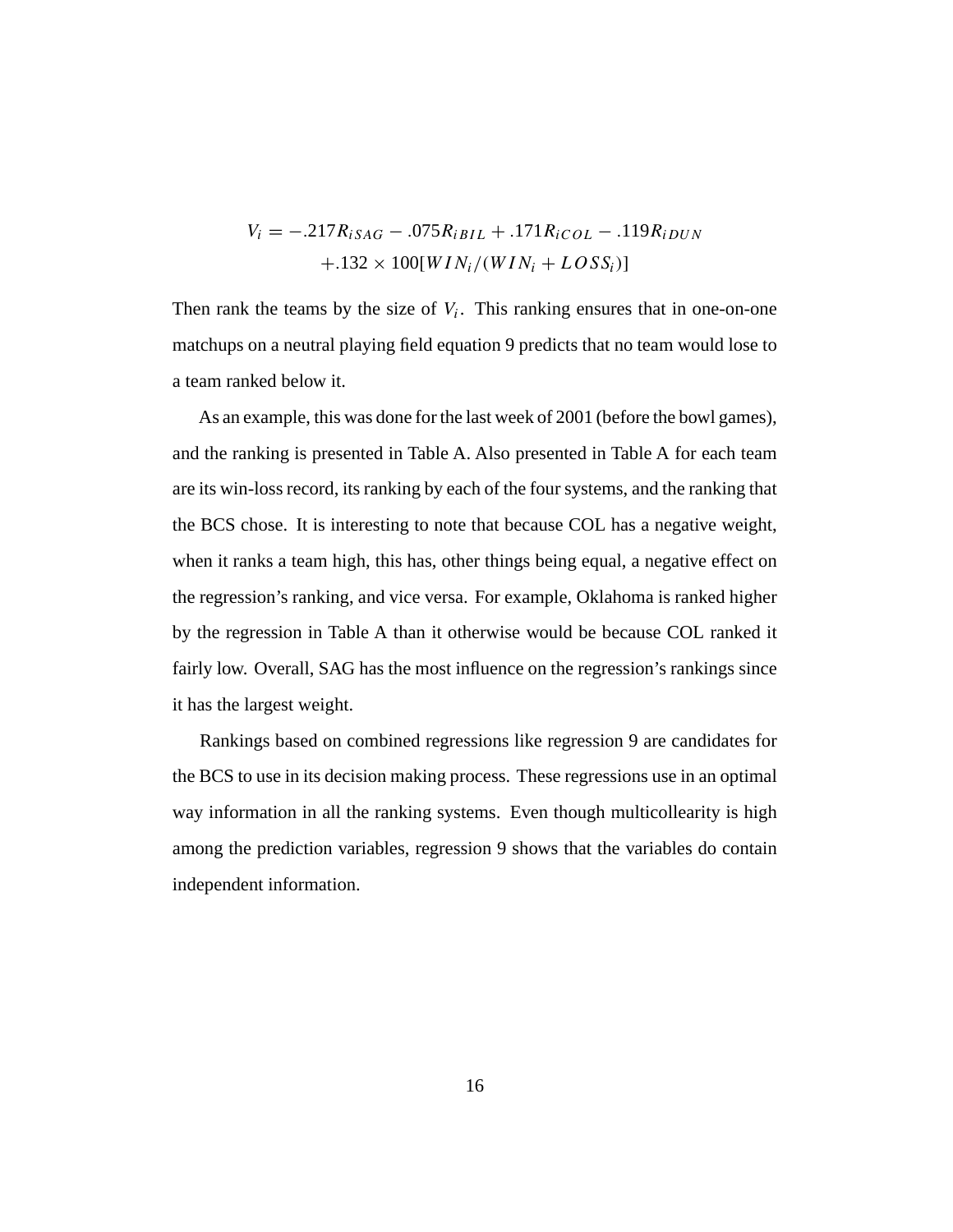| .<br>Regression 9 in Table 2 with Betting Spread (LV) Added |   |     |        |                                |  |  |  |  |  |  |
|-------------------------------------------------------------|---|-----|--------|--------------------------------|--|--|--|--|--|--|
| LV                                                          | H | SAG | - BIL- | COL DUN REC $SE$ $R^2$ % right |  |  |  |  |  |  |

1.030 0.77 .051 -.017 -.065 -.030 .055 15.60 .445 .747

**Table 5**

|  | $(13.37)$ $(1.57)$ $(1.27)$ $(-0.51)$ $(-1.67)$ $(-0.88)$ $(1.70)$ |  |  |
|--|--------------------------------------------------------------------|--|--|
|  |                                                                    |  |  |

• Estimation technique: OLS; t-statistics are in parentheses.

 $\bullet$  Test of hypothesis that all coefficients except that of  $LV$  are zero: F-value  $= 0.96$  with 6, 1576 degrees of freedom.

#### **7 A Test of Market Efficiency**

A test of the efficiency of the college football betting market is to add the betting spread to regression 9 in Table 2. Data for the 1582 games on the final Las Vegas line point spread (denoted LV ) were obtained from the website *http://goldsheet.com*. The results of adding LV to regression 9 are presented in Table 5.

None of the coefficient estimates in Table 5 is significant except that of  $LV$ . The F value for the test of the hypothesis that all the coefficients except that of LV are zero is 0.96. The 5 percent critical value with 6, 1576 degrees of freedom is 2.10, and so the hypothesis is not rejected. The coefficient estimate of  $LV$ is 1.030 with an estimated standard error of 0.077 (t-statistic of 13.37), and so it is not significantly different from one. Although not shown in Table 5, LV was added to each of the other regressions in Table 2, and in each of these cases its coefficient estimate was not significantly different from one and all the other coefficient estimates were insignificant, both individually and jointly.

The hypothesis that the college football betting market is efficient is thus not even close to being rejected by what would appear to be a fairly strong test. No computer ranking system or combination of systems has any useful predictive information not in the final Las Vegas point spread.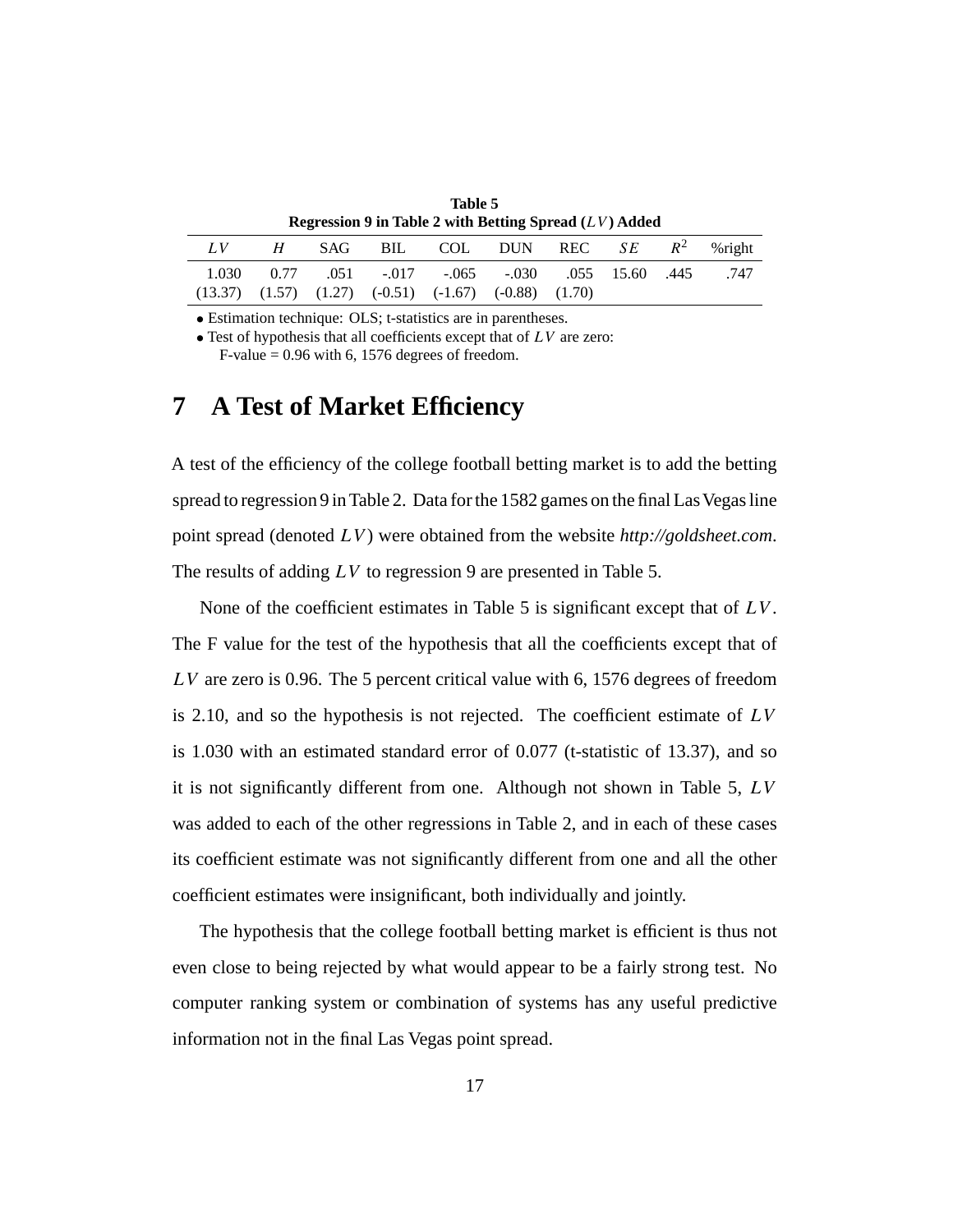## **8 Conclusion**

This paper has shown that there is independent predictive information in a number of the computer football ranking systems and in simply the win-loss records themselves. A fairly precise estimate of the size of the home field advantage has been obtained, which is about 4.3 points. Because there is independent information in more than one system's prediction variable, a combined system using estimated weights is on average more accurate than any individual system. The combined system can be used to rank the teams, and this ranking might be of interest to the BCS in its decision making process.

On the other hand, there is no information in the ranking systems that is not in the final Las Vegas betting spread, and there is information in the betting spread that is not in the ranking systems. The hypothesis of market efficiency is not close to being rejected.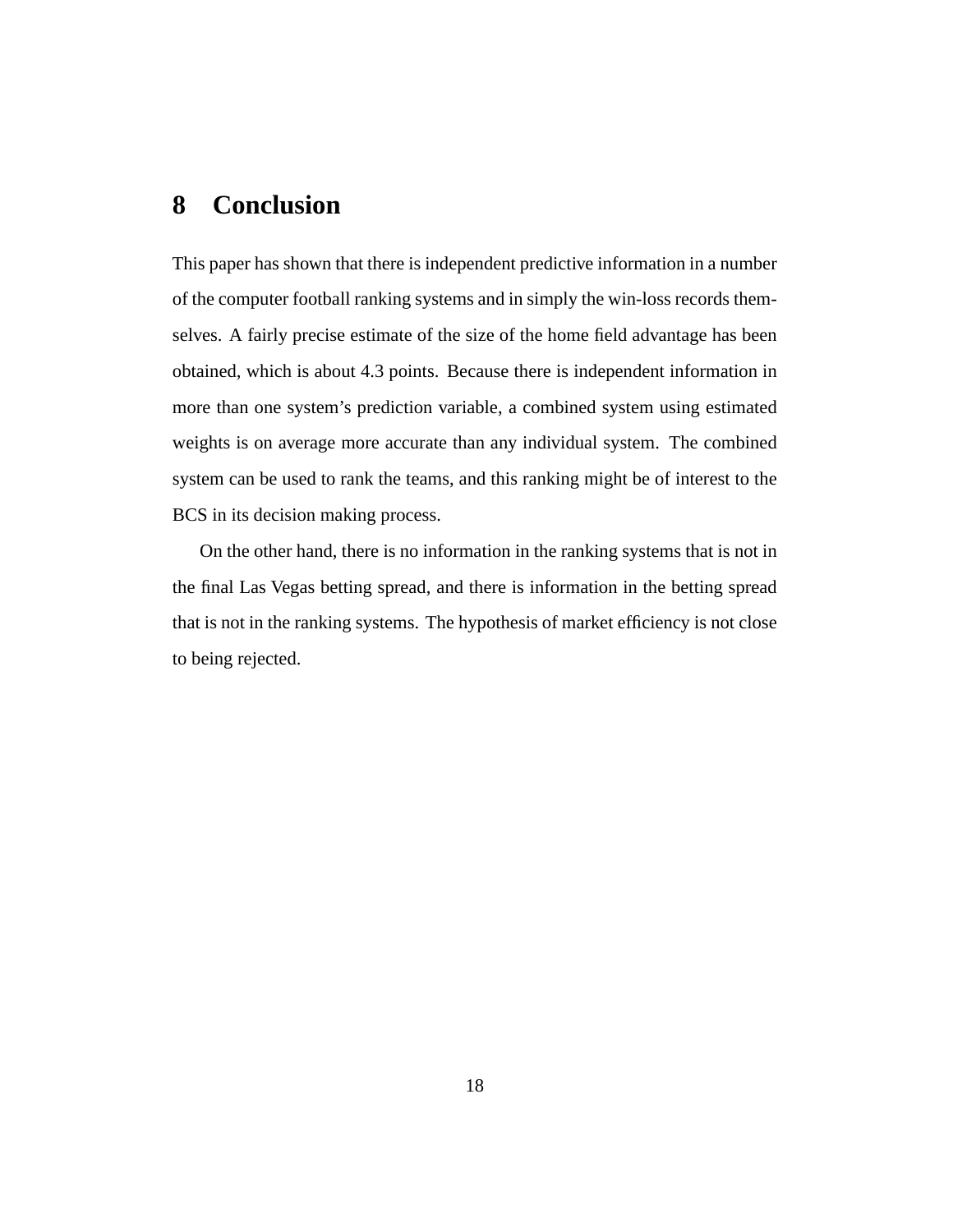#### **References**

- [1] Avery, Christopher, and Judith Chevalier, 1999, "Identifying Investor Sentiment from Price Paths: The Case of Football Betting," *Journal of Business*, 72 (October), 493-521.
- [2] Brown, William O., and Raymond D. Sauer, 1993, "Fundamentals or Noise? Evidence from the Professional Basketball Betting Market," *The Journal of Finance*, 48 (September), 1193-1209.
- [3] Camerer, Colin F., 1989, "Does the Basketball Market Believe in the 'Hot Hand,'?" *The American Economic Review*, 79 (December), 1257-1261.
- [4] Dare, William H., and A. Steven Holland, 2004, "Efficiency in the NFL betting market: modifying and consolidating research methods," *Applied Economics*, 36, 9-15.
- [5] Dare, William H., and S. Scott MacDonald, 1996, "A Generalized Model for Testing the Home and Favorite Team Advantage in Point Spread Markets," *Journal of Financial Economics*, 40, 295-318.
- [6] Davidson, Russell, and James G. MacKinnon, 1981, "Several Tests of Model Specification in the Presence of Alternative Hypotheses," *Econometrica*, 40, 781-793.
- [7] Fair, Ray C., and Robert J. Shiller, 1990, "Comparing Information in Forecasts from Econometric Models," *The American Economic Review*, 80 (June), 375-389.
- [8] Gandar, John M., William H. Dare, Craig R. Brown, and Richard A. Zuber, 1998, "Informed Traders and Price Variations in the Betting Market for Professional Basketball Games," *The Journal of Finance*, 53 (February), 385-401.
- [9] Gandar, John, Richard Zuber, Thomas O'Brien, and Ben Russo, 1988, *The Journal of Finance*, 43 (September), 995-1008.
- [10] Glickman, Mark E., and Hal S. Stern, 1998, "A State-Space Model for National Football League Scores," *Journal of the American Statistical Association*, 93 (March), 25-35.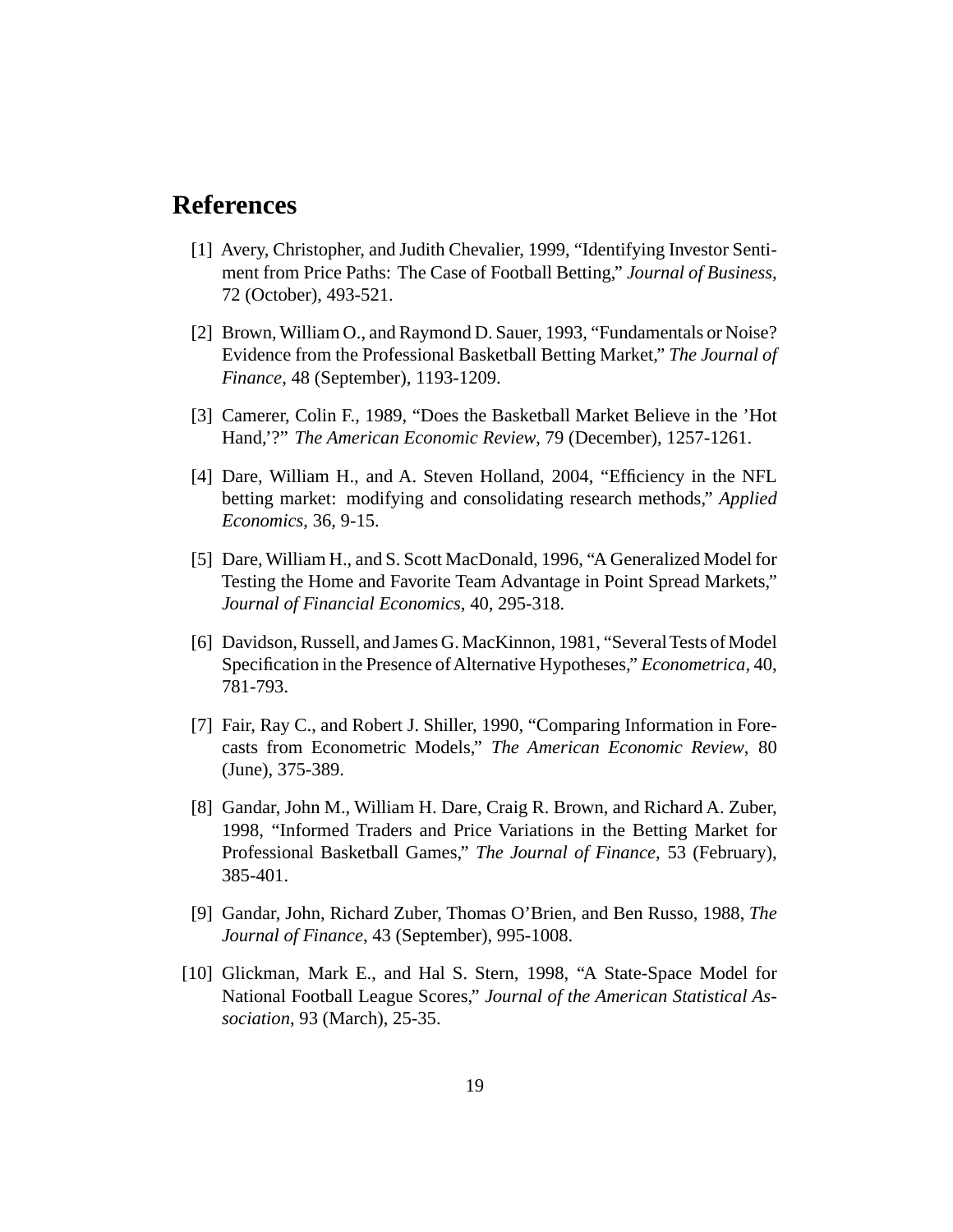- [11] Golec, Joseph, and Maurry Tamarkin, 1991, "The Degree of Inefficiency in the Football Betting Market," *Journal of Financial Economics*, 30, 311-323.
- [12] Granger, Clive W., and Paul Newbold, 1986, *Forecasting Economic Time Series*, 2nd ed., New York: Academic Press.
- [13] Gray, Philip K., and Stephen F. Gray, 1997, "Testing Market Efficiency: Evidence from the NFL Sports Betting Market," *The Journal of Finance*, 52 (September), 1725-1737.
- [14] Harville, David A., and M. H. Smith, 1994, "The Home-Court Advantage: How Large and Does it Vary from Team to Team?" *The American Statistician*, 48 (February), 22-28.
- [15] Hendry, David F., and Jean-Francois Richard, 1982, "On the Formulation of Empirical Models in Dynamic Economics," *Journal of Econometrics*, 20, 3-33.
- [16] Pankoff, Lyn D., 1968, "Market Efficiency and Football Betting," *The Journal of Business*, 41 (April), 203-214.
- [17] Sauer, Raymond D., Vic Brajer, Stephen P. Ferris, and M. Wayne Marr, 1988, "Hold Your Bets: Another Look at the Efficiency of the Gambling Market for National Football League Games," *Journal of Political Economy*, 96 (February), 206-213.
- [18] Woodland, Linda M., and Bill M. Woodland, 1994, "Market Efficiency and the Favorite-Longshot Bias: The Baseball Betting Market," *The Journal of Finance*, 49 (March), 269-279.
- [19] Zuber, Richard A., John M. Gandar, and Benny D. Bowers, 1985, "Beating the Spread: Testing for Efficiency of the Gambling Market for National Football League Games," *Journal of Political Economy*, 93 (August), 800- 806.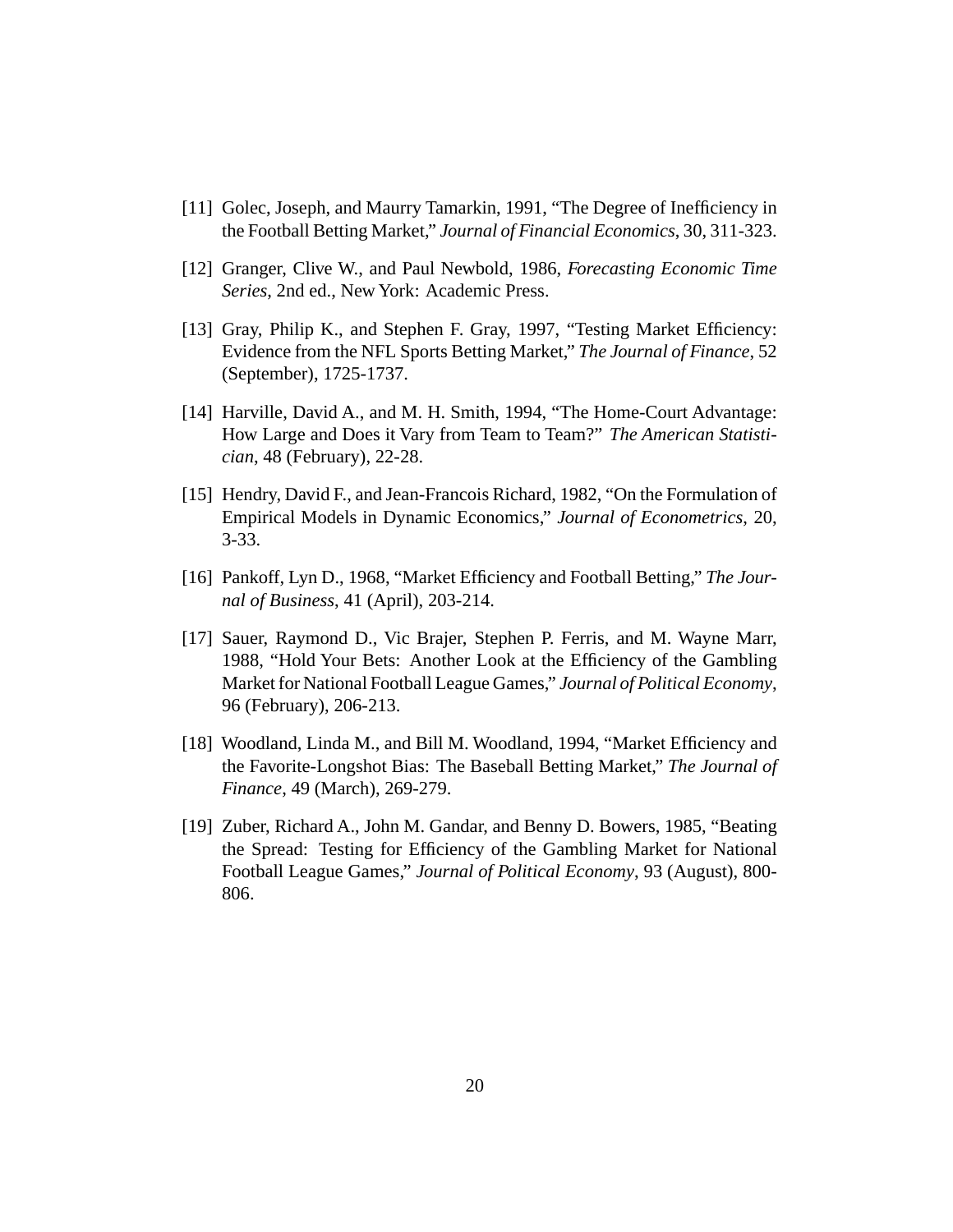|                          | <b>Ranking using Regression 9 in Table 2</b><br>Last Week of 2001 (before Bowl Games) |            |                  |                |                |                |                |
|--------------------------|---------------------------------------------------------------------------------------|------------|------------------|----------------|----------------|----------------|----------------|
|                          |                                                                                       | <b>REC</b> | <b>SAG</b>       | <b>BIL</b>     | <b>COL</b>     | <b>DUN</b>     | <b>BCS</b>     |
|                          |                                                                                       | .132       | .217             | .075           | $-.171$        | .119           |                |
| $\mathbf{1}$             | Miami FL                                                                              | $11 - 0$   | 1                | 1              | $\mathbf{1}$   | $\mathbf{1}$   | 1              |
| $\overline{c}$           | Nebraska                                                                              | $11 - 1$   | 3                | $\overline{c}$ | $\overline{c}$ | 5              | $\overline{2}$ |
| 3                        | Florida                                                                               | $9 - 2$    | $\overline{c}$   | $\overline{7}$ | 8              | $\overline{2}$ | 5              |
| $\overline{\mathcal{L}}$ | Texas                                                                                 | $10 - 2$   | $\overline{4}$   | 10             | 9              | 3              | 7              |
| 5                        | Oklahoma                                                                              | $10 - 2$   | 6                | 9              | 11             | 6              | 11             |
| 6                        | Colorado                                                                              | $10-2$     | 5                | $\overline{4}$ | 5              | 4              | 3              |
| 7                        | Oregon                                                                                | $10 - 1$   | $\boldsymbol{7}$ | 3              | 3              | 10             | $\overline{4}$ |
| 8                        | Maryland                                                                              | $10 - 1$   | 11               | 5              | 10             | 15             | 10             |
| 9                        | Illinois                                                                              | $10 - 1$   | 12               | 6              | 6              | 18             | 8              |
| 10                       | Tennessee                                                                             | $10 - 2$   | 8                | 8              | $\overline{4}$ | 13             | 6              |
| 11                       | <b>Washington State</b>                                                               | $9 - 2$    | 10               | 12             | 12             | 20             | 12             |
| 12                       | Stanford                                                                              | $9 - 2$    | 9                | 11             | $\overline{7}$ | 23             | 9              |
| 13                       | <b>Texas Tech</b>                                                                     | $7 - 4$    | 19               | 24             | 29             | 9              | 29             |
| 14                       | Virginia Tech                                                                         | $8 - 3$    | 24               | 18             | 27             | 11             | 21             |
| 15                       | <b>LSU</b>                                                                            | $9 - 3$    | 18               | 14             | 13             | 8              | 13             |
| 16                       | <b>Kansas State</b>                                                                   | $6 - 5$    | 14               | 36             | 30             | 7              | 39             |
| 17                       | Florida State                                                                         | $7 - 4$    | 16               | 21             | 25             | 16             | 22             |
| 18                       | Fresno State                                                                          | $11 - 2$   | 15               | 29             | 14             | 25             | 19             |
| 19                       | Georgia                                                                               | $8 - 3$    | 22               | 17             | 20             | 17             | 18             |
| 20                       | Syracuse                                                                              | $9 - 3$    | 20               | 16             | 16             | 19             | 17             |
| 21                       | Michigan                                                                              | $8 - 3$    | 17               | 23             | 18             | 21             | 16             |
| 22                       | Southern California                                                                   | $6 - 5$    | 26               | 25             | 37             | 12             | 40             |
| 23                       | Ohio State                                                                            | $7 - 4$    | 30               | 20             | 31             | 14             | 25             |
| 24                       | <b>UCLA</b>                                                                           | $7 - 4$    | 13               | 27             | 21             | 28             | 23             |
| 25                       | South Carolina                                                                        | $8 - 3$    | 23               | 19             | 19             | 26             | 14             |
| 26                       | <b>Brigham Young</b>                                                                  | $12 - 1$   | 21               | 13             | 17             | 54             | 20             |
| 27                       | Washington                                                                            | $8 - 3$    | 25               | 15             | 15             | 31             | 15             |
| 28                       | Oregon State                                                                          | $5 - 6$    | 41               | 37             | 60             | 24             | 42             |
| 29                       | Alabama                                                                               | $6 - 5$    | 32               | 38             | 39             | 22             | 41             |
| 30                       | North Carolina State                                                                  | $7 - 4$    | 40               | 35             | 41             | 27             | 34             |
| 31                       | Texas A&M                                                                             | $7 - 4$    | 27               | 33             | 28             | 34             | 28             |
| 32                       | <b>Boston College</b>                                                                 | $7 - 4$    | 38               | 31             | 38             | 32             | 35             |
| 33                       | Georgia Tech                                                                          | $7 - 5$    | 35               | 30             | 45             | 43             | 36             |
| 34                       | Iowa State                                                                            | $7 - 4$    | 28               | 43             | 36             | 41             | 33             |
| 35                       | Arkansas                                                                              | $7 - 4$    | 34               | 22             | 26             | 29             | 26             |
| 36                       | North Carolina                                                                        | $7 - 5$    | 29               | 40             | 34             | 36             | 32             |
| 37                       | Hawaii                                                                                | $9 - 3$    | 44               | 34             | 32             | 30             | 31             |
| 38                       | Michigan State                                                                        | $6 - 5$    | 46               | 47             | 57             | 33             | 51             |
| 39                       | Iowa                                                                                  | $6 - 5$    | 33               | 57             | 47             | 39             | 45             |
| 40                       | Indiana                                                                               | $5 - 6$    | 49               | 41             | 61             | 35             | 53             |

| <b>Table A</b>                               |
|----------------------------------------------|
| <b>Ranking using Regression 9 in Table 2</b> |
| Last Week of 2001 (before Rowl Games)        |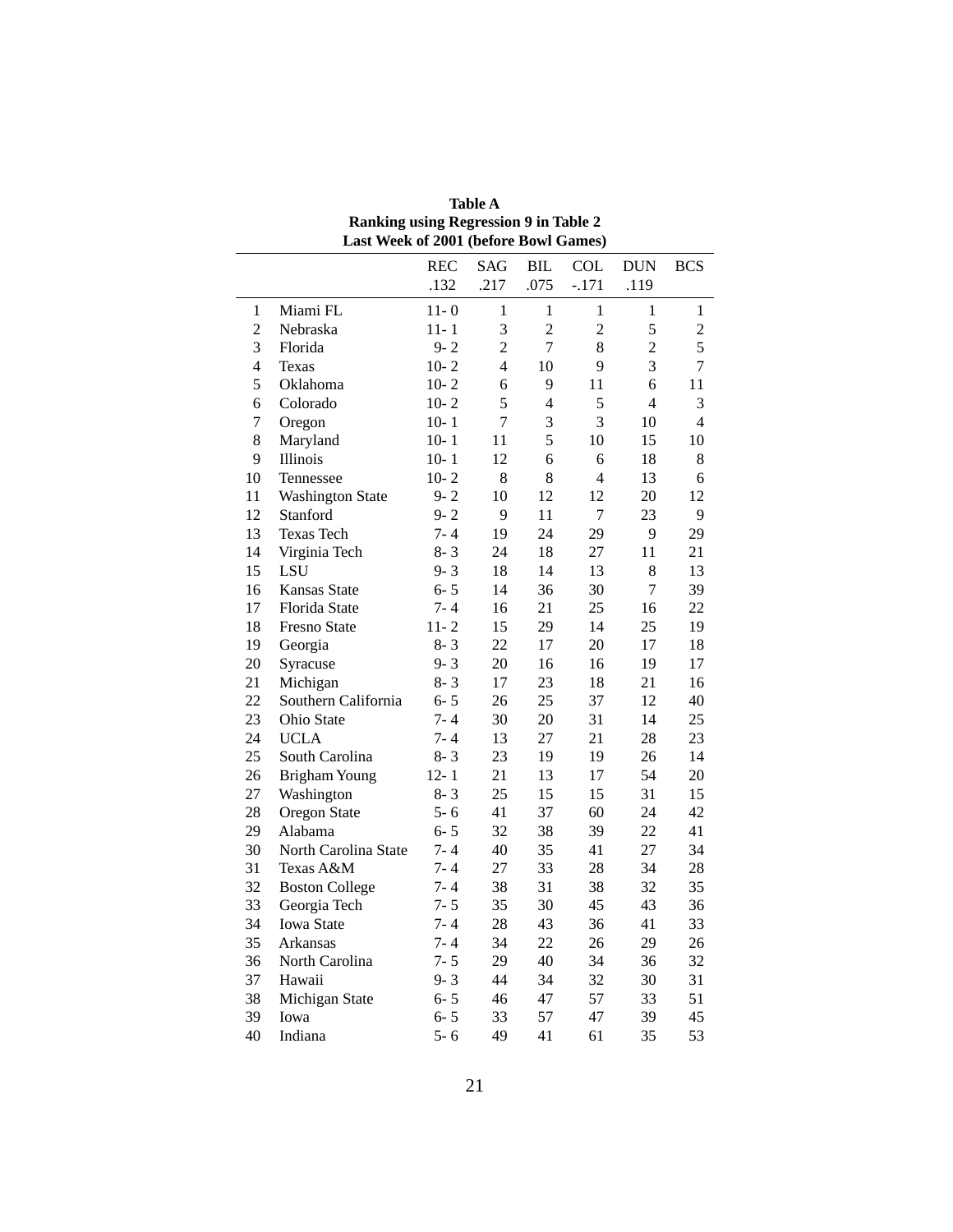|    | $\alpha$ and $\alpha$ as $\alpha$ and $\alpha$ are $\alpha$ and $\alpha$ and $\alpha$<br>Last Week of 2001 (before Bowl Games) |            |            |      |            |            |            |  |  |  |  |  |
|----|--------------------------------------------------------------------------------------------------------------------------------|------------|------------|------|------------|------------|------------|--|--|--|--|--|
|    |                                                                                                                                | <b>REC</b> | <b>SAG</b> | BIL  | <b>COL</b> | <b>DUN</b> | <b>BCS</b> |  |  |  |  |  |
|    |                                                                                                                                | .132       | .217       | .075 | $-.171$    | .119       |            |  |  |  |  |  |
| 41 | Louisville                                                                                                                     | $10 - 2$   | 31         | 26   | 22         | 63         | 27         |  |  |  |  |  |
| 42 | Clemson                                                                                                                        | $6 - 5$    | 48         | 32   | 50         | 46         | 46         |  |  |  |  |  |
| 43 | Notre Dame                                                                                                                     | $5 - 6$    | 42         | 50   | 53         | 40         | 43         |  |  |  |  |  |
| 44 | Oklahoma State                                                                                                                 | $4 - 7$    | 56         | 39   | 74         | 45         | 59         |  |  |  |  |  |
| 45 | Pittsburgh                                                                                                                     | $6 - 5$    | 55         | 48   | 55         | 38         | 57         |  |  |  |  |  |
| 46 | Penn State                                                                                                                     | $5 - 6$    | 43         | 54   | 48         | 37         | 47         |  |  |  |  |  |
| 47 | <b>Boise State</b>                                                                                                             | $8 - 4$    | 45         | 59   | 43         | 48         | 49         |  |  |  |  |  |
| 48 | Marshall                                                                                                                       | $10 - 2$   | 36         | 52   | 24         | 62         | 30         |  |  |  |  |  |
| 49 | Utah                                                                                                                           | $7 - 4$    | 37         | 65   | 42         | 57         | 44         |  |  |  |  |  |
| 50 | <b>Bowling Green State</b>                                                                                                     | $8 - 3$    | 47         | 46   | 35         | 53         | 50         |  |  |  |  |  |
| 51 | Central Florida                                                                                                                | $6 - 5$    | 67         | 73   | 73         | 42         | 78         |  |  |  |  |  |
| 52 | Minnesota                                                                                                                      | $4 - 7$    | 69         | 62   | 85         | 44         | 71         |  |  |  |  |  |
| 53 | Auburn                                                                                                                         | $7 - 4$    | 39         | 28   | 23         | 61         | 24         |  |  |  |  |  |
| 54 | East Carolina                                                                                                                  | $6 - 5$    | 60         | 70   | 66         | 50         | 63         |  |  |  |  |  |
| 55 | Purdue                                                                                                                         | $6 - 5$    | 50         | 53   | 44         | 49         | 48         |  |  |  |  |  |
| 56 | Virginia                                                                                                                       | $5 - 7$    | 66         | 51   | 71         | 47         | 62         |  |  |  |  |  |
| 57 | Wisconsin                                                                                                                      | $5 - 7$    | 52         | 66   | 65         | 55         | 56         |  |  |  |  |  |
| 58 | New Mexico                                                                                                                     | $6 - 5$    | 65         | 68   | 69         | 51         | 69         |  |  |  |  |  |
| 59 | <b>Wake Forest</b>                                                                                                             | $6 - 5$    | 57         | 49   | 56         | 59         | 55         |  |  |  |  |  |
| 60 | Colorado State                                                                                                                 | $6 - 5$    | 53         | 55   | 49         | 56         | 52         |  |  |  |  |  |
| 61 | Mississippi                                                                                                                    | $7 - 4$    | 51         | 42   | 40         | 66         | 38         |  |  |  |  |  |
| 62 | Arizona                                                                                                                        | $5 - 6$    | 61         | 56   | 63         | 52         | 58         |  |  |  |  |  |
| 63 | Southern Mississippi                                                                                                           | $6 - 5$    | 62         | 69   | 68         | 60         | 70         |  |  |  |  |  |
| 64 | Toledo                                                                                                                         | $9 - 2$    | 58         | 44   | 33         | 70         | 37         |  |  |  |  |  |
| 65 | <b>UNLV</b>                                                                                                                    | $4 - 7$    | 73         | 72   | 89         | 64         | 79         |  |  |  |  |  |
| 66 | Arizona State                                                                                                                  | $4 - 7$    | 59         | 74   | 70         | 65         | 60         |  |  |  |  |  |
| 67 | Louisiana Tech                                                                                                                 | $7 - 4$    | 54         | 58   | 46         | 80         | 54         |  |  |  |  |  |
| 68 | South Florida                                                                                                                  | $8 - 3$    | 74         | 81   | 64         | 67         | 75         |  |  |  |  |  |
| 69 | <b>TCU</b>                                                                                                                     | $6 - 5$    | 72         | 45   | 59         | 71         | 76         |  |  |  |  |  |
| 70 | <b>UAB</b>                                                                                                                     | $6 - 5$    | 78         | 71   | 77         | 74         | 83         |  |  |  |  |  |
| 71 | Cincinnati                                                                                                                     | $7 - 4$    | 79         | 63   | 62         | 68         | 77         |  |  |  |  |  |
| 72 | Northwestern                                                                                                                   | $4 - 7$    | 68         | 76   | 80         | 76         | 73         |  |  |  |  |  |
| 73 | Middle Tenn State                                                                                                              | $8 - 3$    | 71         | 64   | 51         | 77         | 67         |  |  |  |  |  |
| 74 | Mississippi State                                                                                                              | $3 - 8$    | $70\,$     | 75   | 76         | 58         | 68         |  |  |  |  |  |
| 75 | Missouri                                                                                                                       | $4 - 7$    | 64         | 80   | 75         | 78         | 64         |  |  |  |  |  |
| 76 | Air Force                                                                                                                      | $6 - 6$    | 82         | 60   | 79         | 85         | 80         |  |  |  |  |  |
| 77 | Miami (Ohio)                                                                                                                   | $7 - 5$    | 63         | 90   | 52         | 75         | 61         |  |  |  |  |  |
| 78 | <b>Troy State</b>                                                                                                              | $7 - 4$    | 76         | 61   | 58         | 84         | 65         |  |  |  |  |  |
| 79 | Memphis                                                                                                                        | $5 - 6$    | 86         | 79   | 82         | 73         | 86         |  |  |  |  |  |
| 80 | N Illinois                                                                                                                     | $6 - 5$    | 77         | 82   | 67         | 81         | 74         |  |  |  |  |  |

### **Table A (continued) Ranking using Regression 9 in Table 2**